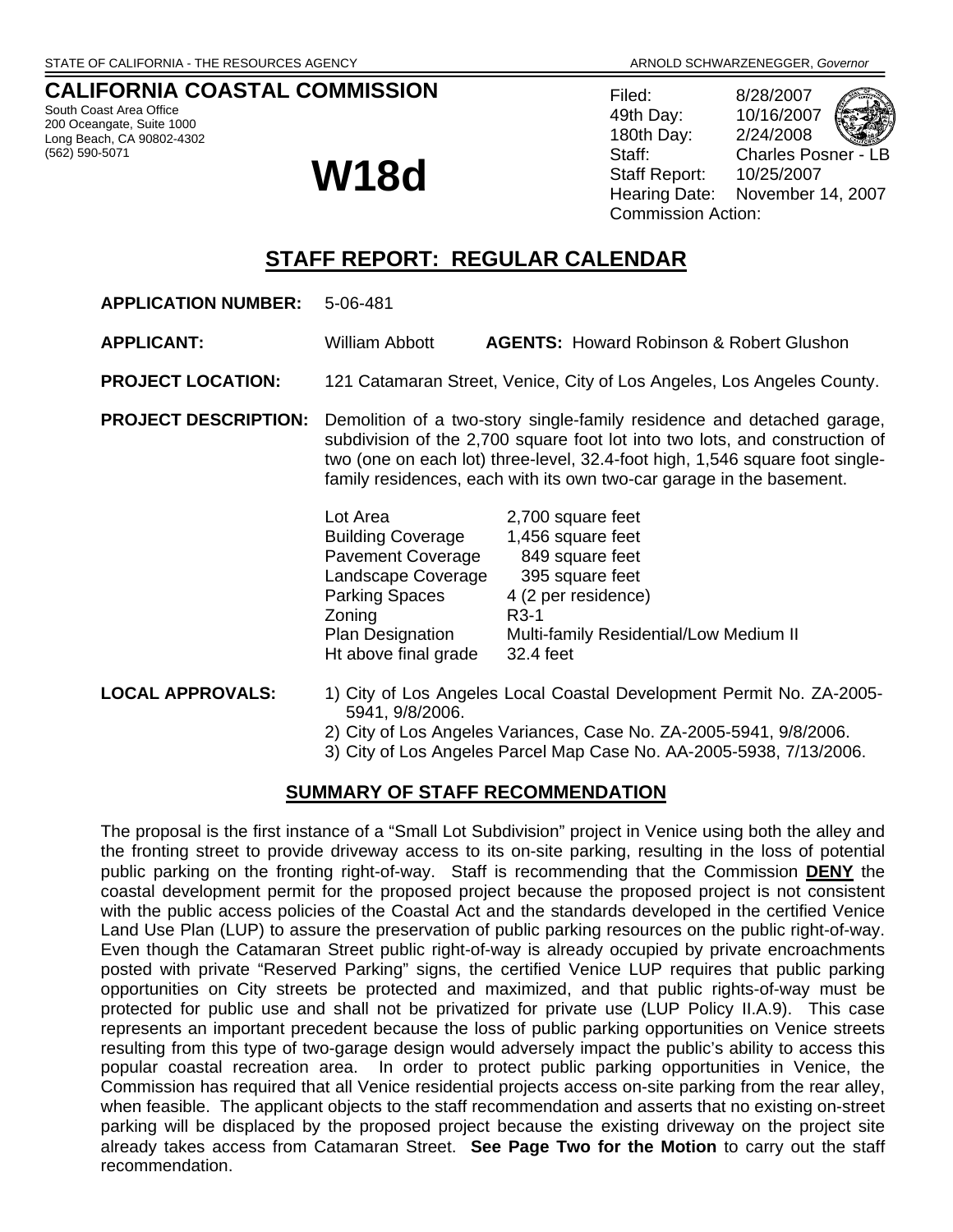### 5-06-481 Page 2

## **SUBSTANTIVE FILE DOCUMENTS:**

- 1. City of Los Angeles certified Venice Land Use Plan, 6/14/2001.
- 2. City of Los Angeles "Small Lot Subdivision Ordinance" No. 176,354, 1/31/2005.
- 3. Coastal Development Permit 5-98-097 (Cunningham: 3319 Grand Canal).

## **STAFF RECOMMENDATION:**

The staff recommends that the Commission vote **NO** on the following motion and adopt the resolution to **DENY** the coastal development permit application:

 **MOTION:** *"I move that the Commission approve Coastal Development Permit Application No. 5-06-481 as submitted by the applicant."* 

Staff recommends a **NO** vote and adoption of the following resolution and findings.

## **I. RESOLUTION FOR DENIAL**

The Commission hereby **denies** a coastal development permit for the proposed development on the grounds that the development will not be in conformity with the provisions of Chapter 3 of the California Coastal Act of 1976 and would prejudice the ability of the local government having jurisdiction over the area to prepare a Local Coastal Program conforming to the provisions of Chapter 3 of the Coastal Act. Approval of the permit application would not comply with CEQA because there are feasible mitigation measures or alternatives that would substantially lessen any significant adverse impacts of the development on the environment.

## **II. FINDINGS AND DECLARATIONS**

The Commission hereby finds and declares:

## **A. Project Description**

The applicant proposes to demolish the existing (c.1936) two-story single-family residence and detached garage on the 2,700 square foot lot, subdivide the thirty-foot wide lot into two lots, and construct a three-level, 1,546 square foot single-family residence on each of the newly created lots (See Exhibits). One proposed lot would measure 30' x 47.5' and the other would be 30' x 38.5' (Exhibit #5). An eighteen-inch gap would separate the two proposed houses from one another (Exhibit #6). Each of the two proposed single-family residences is 32.4 feet high and each house would have its own separate two-car garage in its basement. The driveway for one house would be accessed from the rear alley, and the driveway for the other house would be accessed from Catamaran Street (Exhibit #5).

The driveway for the existing garage on the project site takes access from Catamaran Street, so a new curb cut is not being proposed. This block of Catamaran Street is not improved with curbs or sidewalks, but is paved for vehicular access (Exhibit #4). About one hundred feet west of the project site, Catamaran Street becomes a walk street (i.e., closed to vehicles).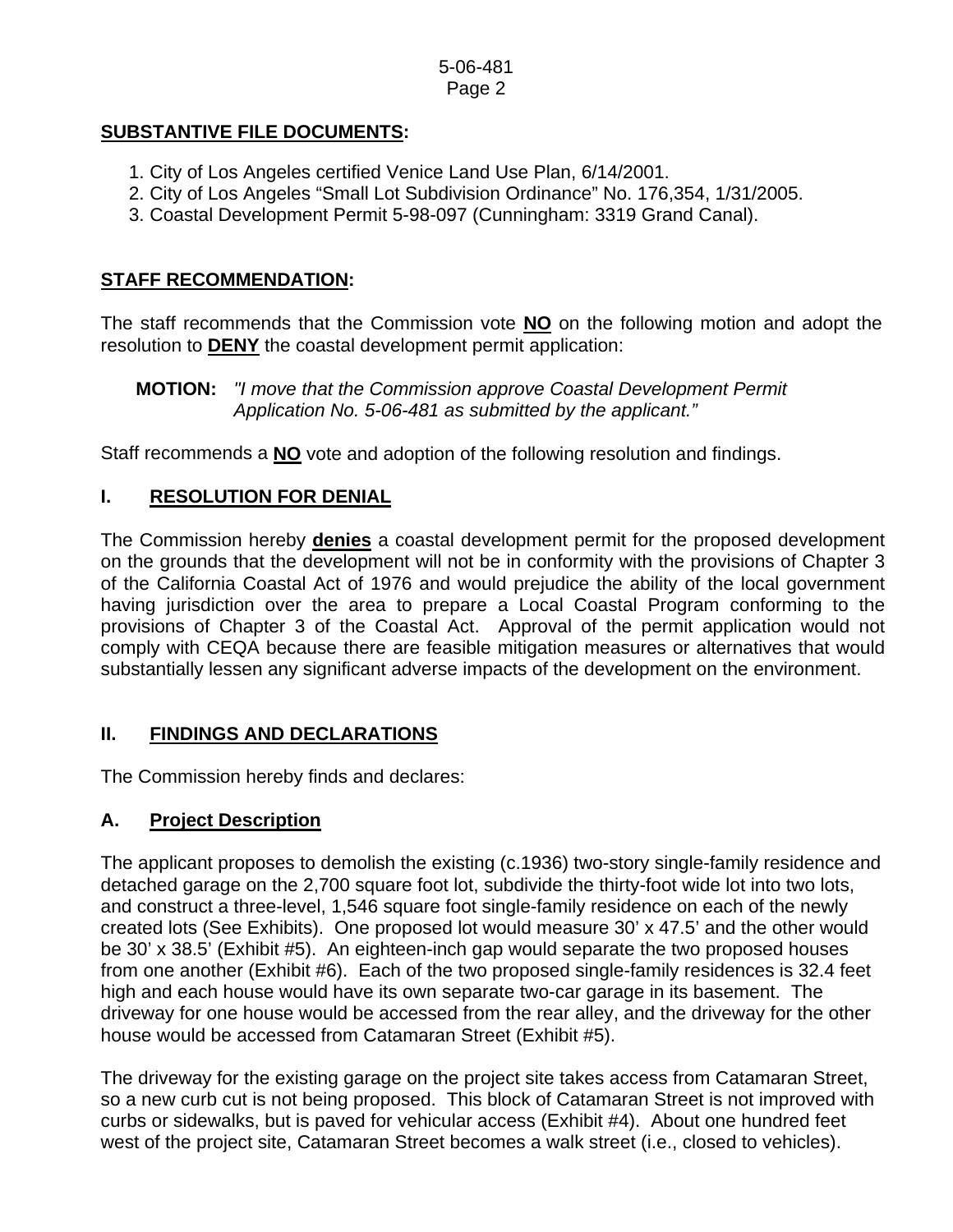The project site is two blocks inland of the beach, and one block west of Grand Canal in the Marina Peninsula neighborhood of Venice (Exhibit #3). The distance between the project site and the Venice Pier is about one thousand feet.

The City of Los Angeles has approved Local Coastal Development Permit No. 2005-5941 and Parcel Map No.  $AA$ -2005-5938 for the proposed project.<sup>[1](#page-2-0)</sup> The City's approval of the local coastal development permit was not appealed to the Commission. The height of the two proposed single-family residences conforms to the 35-foot height limit for the area as set forth in the certified Venice Land Use Plan (LUP). The proposed two residential units conform to the density limit for the site set forth in the certified LUP (two units per lot less than 4,000 square feet in area). Adequate on-site parking (four spaces in two garages) would be provided for the proposed project, however, the proposed two-driveway design of the project would eliminate the potential for public parking on Catamaran Street, the fronting right-of-way. The City also granted the applicant two variances: one to reduce the width of the side yards from five feet to three feet, and the other to allow a driveway in the front yard that exceeds the fifty percent (50%) of the required front yard area. On August 3, 2005, the City of Los Angeles Housing Department declared that the proposed project does not involve the demolition of affordable housing.

## **B. Public Access- Public Parking**

The primary Coastal Act issue raised by the applicant's proposal is the project's adverse impact to potential public parking supplies on Catamaran Street, the fronting public right-ofway (Exhibit #4). The proposal is the first instance of a "Small Lot Subdivision" project in Venice using both the alley and the fronting street to provide driveway access to its on-site parking, resulting in the loss of potential public parking on the fronting right-of-way.

The proposed project is located in Venice, two blocks inland of the popular Venice Beach and boardwalk (Exhibit #3). One of the most important coastal planning issues for this part of Venice is the issue of parking and the lack thereof. New developments must provide an adequate parking supply in order to protect the existing public parking facilities that support public access to the many recreational opportunities available at this highly popular coastal area. These public parking facilities are primarily the on-street parking spaces and the public beach parking lots.

The Venice Beach area has a severe parking shortage. The parking shortage exists partly because many of the residences were built several decades ago when there was less demand for parking (there were fewer residents and cars, and the area was served by the Pacific Railway red cars) and on-site parking was not required by code. Also, the Venice walk streets and alleys provide little or no public parking, and the public beach parking lots are expensive to use on a regular basis, and they are closed at night. The restaurants, cafes and shops in the area (e.g., along Washington Boulevard) often have little or no on-site parking to serve their employees and customers. Consequently, there is a severe shortage of available parking spaces in the area when the demand for parking peaks. Visitors and users of the various

<span id="page-2-0"></span> $\overline{a}$ 1 The City Planning Department approved the subdivision of the 2,700 square foot lot pursuant to the "Small Lot Subdivision Ordinance" No. 176,354, effective 1/31/2005 (Exhibit #8, ps.7-10). The Venice certified LUP does not set forth a minimum lot size, but does limit residential density to two units per lots with less than 4,000 square feet of area.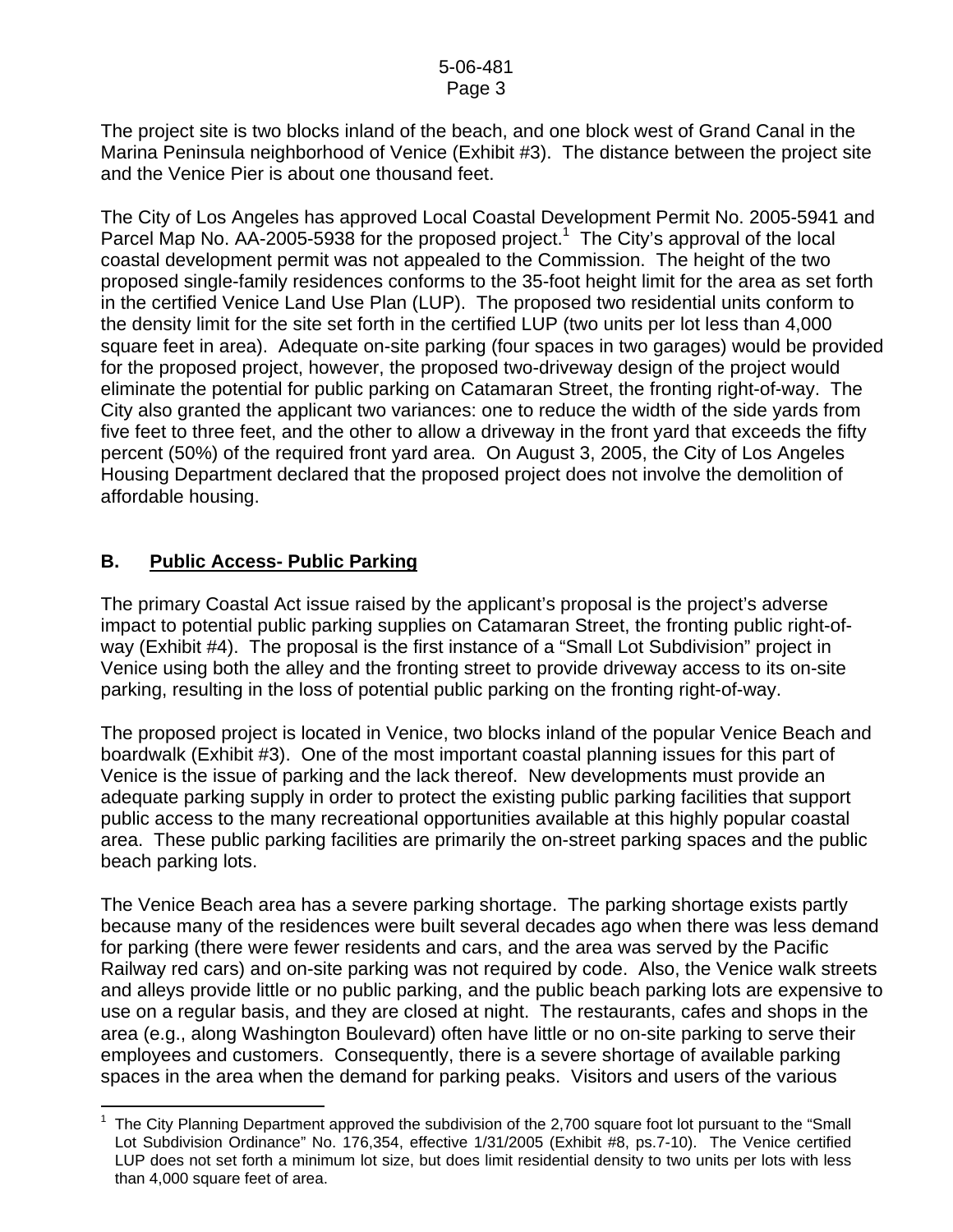commercial, residential and recreational uses in the area must compete for the limited number of available parking spaces in the area. This situation has negatively impacted the availability of public access to the coast during peak-use periods.

The Commission has consistently found that a direct relationship exists between the provision of adequate parking and availability of public access to the coast. The Commission has consistently required that new development provide adequate parking facilities to meet the demands of the new development. Section 30252 of the Coastal Act requires that new development provide (among other things) adequate parking facilities.

Section 30252 of the Coastal Act states, in part:

The location and amount of new development should maintain and enhance public access to the coast by... (4) providing adequate parking facilities....

In this case, the applicant is proposing to provide adequate parking (four on-site spaces) for the two proposed single-family residences. However, the Coastal Act issue is not one of quantity of parking spaces being provided by the applicant, but an issue of utilizing the public right-of-way for private use (driveway access) versus public use (parking and/or landscaping).

The Coastal Act requires that new development not reduce the public's right to access the shoreline. The Venice Canals, Venice Pier and Venice Beach, all in the neighborhood of the proposed project, are very popular public recreation areas. Visitors and users of the various commercial, residential and recreational uses in the area must compete for the limited number of parking spaces provided on the public streets in the area. One of the basic goals stated in the Coastal Act is to maximize public access and recreation along the coast. Therefore, the public rights-of-way must be protected for public parking or other beneficial public uses.

Section 30210 of the Coastal Act states:

In carrying out the requirement of Section 4 of Article X of the California Constitution, maximum access, which shall be conspicuously posted, and recreational opportunities shall be provided for all the people consistent with public safety needs and the need to protect public rights, rights of private property owners, and natural resource areas from overuse.

Section 30211 of the Coastal Act states:

Development shall not interfere with the public's right of access to the sea where acquired through use or legislative authorization, including, but not limited to, the use of dry sand and rocky coastal beaches to the first line of terrestrial vegetation.

Section 30213 of the Coastal Act states, in part:

Lower cost visitor and recreational facilities shall be protected, encouraged, and, where feasible, provided. Developments providing public recreational opportunities are preferred.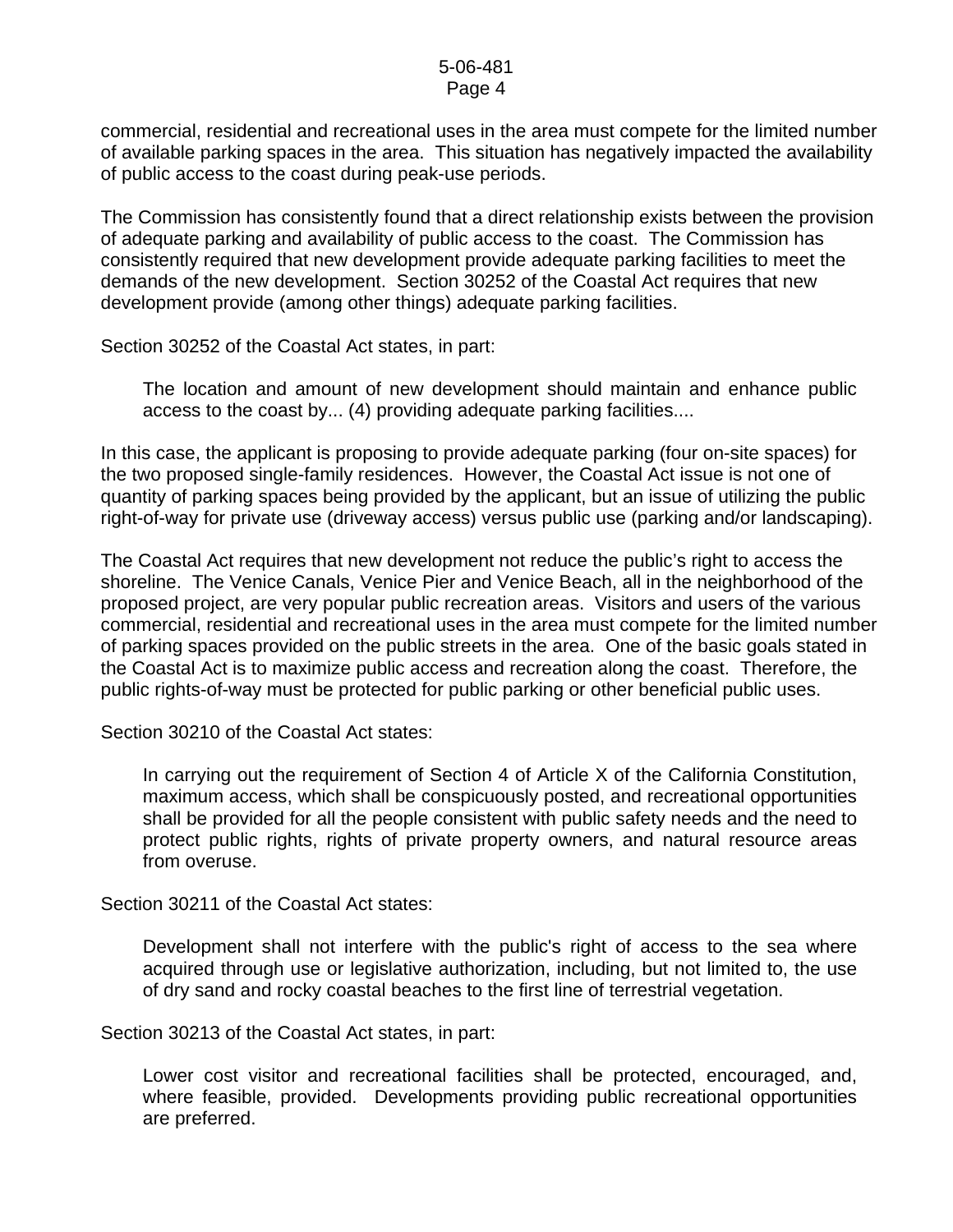Section 30253(5) of the Coastal Act states:

 New development shall: (5) Where appropriate, protect special communities and neighborhoods which, because of their unique characteristics, are popular visitor destination points for recreational uses.

In regards to public rights-of-way and public parking opportunities, Policies II.A.9 and I.C.9 of the certified Venice LUP state:

*Policy II. A. 9. Protection of Public Parking. The following policies shall be implemented and enforced in order to protect and enhance public parking opportunities provided on public rights-of-way and in off-street parking areas:* 

- *a. Beach Parking Lots. The beach parking lots located at Washington Boulevard, Venice Boulevard and Rose Avenue shall be protected for long-term (4-8 hours) public beach parking. No parking spaces in the beach parking lots shall be used to satisfy the parking requirements of Policies II.A.3 and II.A.4. The temporary short-term lease or reservation of parking spaces in the beach parking lots may*  be permitted if the proposed temporary use of the parking supply does not *conflict with the need for public parking by beach goers. Any proposal to allow overnight residential parking in the beach parking lots shall include provisions to enforce a prohibition against the storage of vehicles in the lots during the daylight hours by non-beach goers.*
- *b. Street Ends. It is the policy of the City to not permit privatization of street ends. Public parking opportunities shall be protected and encouraged at improved and unimproved street-ends that abut Ocean Front Walk and/or the beach.*
- *c. Rights-of-way. In order to maintain and increase the public parking supply, the City shall maximize and protect the availability of public parking opportunities on City streets that currently accommodate vehicular traffic.*
- *d. Curb cuts. In order to protect on-street parking opportunities, curb cuts shall not be permitted where vehicular access can be provided from an alley. When vehicular access cannot be safely provided from an alley, curb cuts shall be*  limited to the minimum amount necessary to provide safe vehicular access to a *site. Old curb cuts shall be restored to curbside public parking when feasible.*
- *e. Private parking. Existing ordinances shall be enforced to ensure that parking areas situated on street-ends and on public rights-of-way are protected for public use and shall not be privatized or posted for private use.*

*Policy I. C. 9. Public Rights-of-Way. Public rights-of-way in the Venice Coastal Zone shall be reserved for public transportation uses including use by private vehicles, pedestrians and bicyclists. Uses that do not interfere with coastal access, transportation and visual quality may be permitted, subject to a discretionary review by means of a coastal development permit. Vacations of public rights-of-way shall not be permitted in the area between the first public road and the sea, Ballona Lagoon or any canal except for public purposes consistent with all applicable local, state and federal laws.*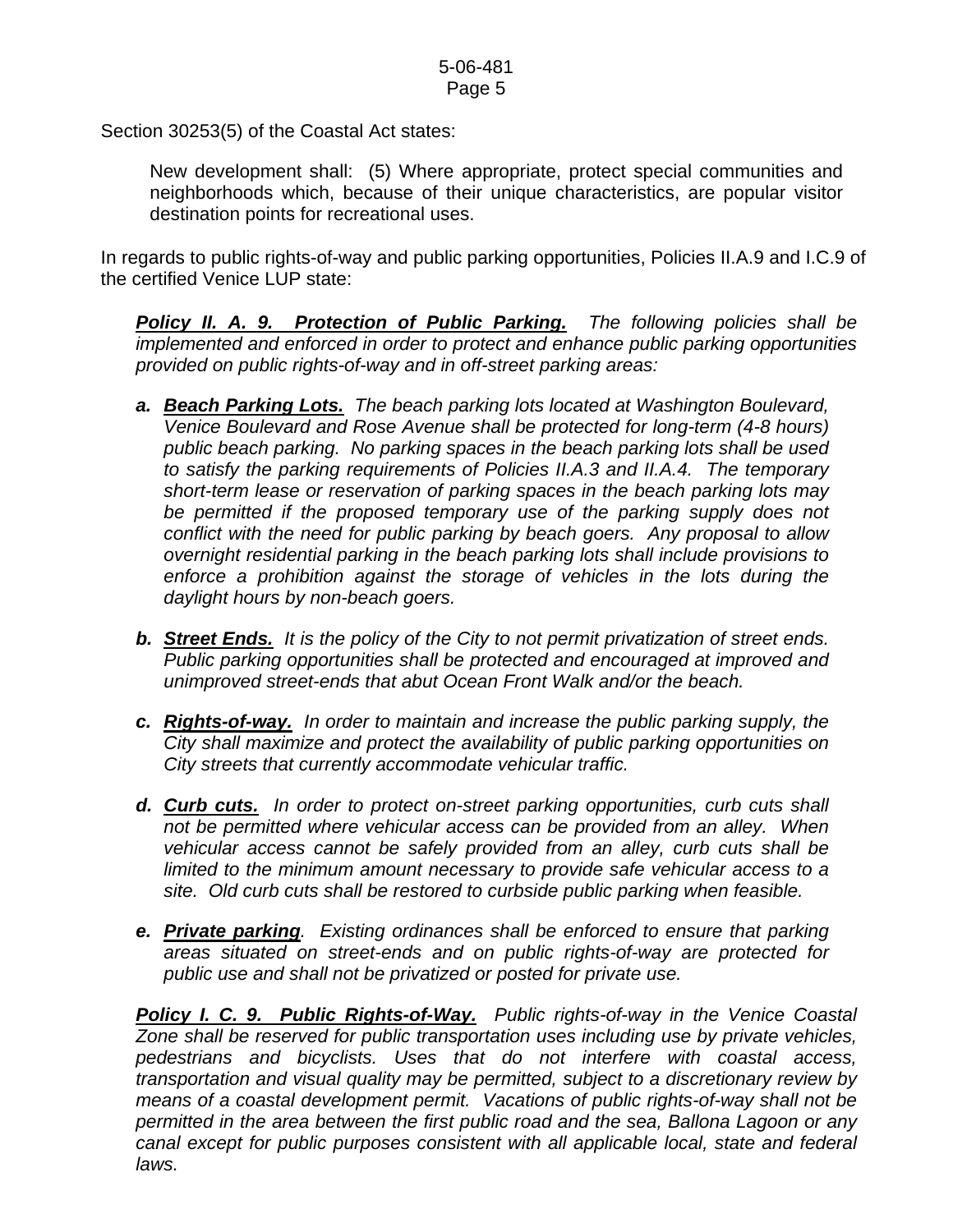The public rights-of-way in Venice include walk streets where vehicles are prohibited, vehicular streets that provide public parking opportunities, and alleys that provide access to residents' driveways and off-street parking facilities like carports and garages. Vehicular streets provide public parking, alleys provide garage access, and the walk streets (with private landscaping encroachments) provide the public with unique and lush walkways where there is no threat of negative interactions with speeding vehicles and their exhaust fumes. The Catamaran Street public right-of-way, which runs three blocks between Grand Canal and the public beach, has all three of these street types and characteristics, but the proposed project provides nothing to improve the public's ability to utilize the public right-of-way.

This segment of Catamaran Street has no curb or sidewalk, and has the characteristics of a wide alley (Exhibit #4). The Catamaran Street public right-of-way near the project site is occupied by several patios and fences that encroach into the public way and also by several parking areas that have been posted with private "Tenant Parking Only" signs that convey a message that the edges of the 36-foot wide right-of-way are private properties (Exhibit #4). The public land is being used by the private property owners and their tenants while denying the general public on-street parking opportunities or other public benefits.

This pattern of right-of-way use also runs contrary to the provisions of Coastal Act Section 30253(5) which protects special communities and neighborhoods, like Venice, which are popular visitor destination points for recreational uses. The conversion of landscaped front yards to paved driveways would certainly have an adverse affect on community character if such projects are approved.<sup>[2](#page-5-0)</sup> Therefore, it is important to require that vehicular access to residential uses be taken only from the alley, when feasible.

The proposed project, with driveways accessing both the alley and the fronting right-of-way, does not conform with Policy II.A.9.c of the certified Venice LUP which requires that public parking opportunities on City streets that currently accommodate vehicular traffic shall be maximized. The proposed project also does not conform with Policy II.A.9.e of the certified Venice LUP which requires that public rights-of-way shall be protected for public use and shall not be privatized or posted for private use. Public parking opportunities are maximized when the private residences take driveway access from the rear alley only, thus leaving the fronting right-of-way available for on-street public parking or other beneficial public uses (e.g., landscaping and walkways). The proposed driveway access off of Catamaran Street eliminates the potential for public on-street parking on Catamaran Street. Even though the Catamaran Street public right-of-way is already occupied by private encroachments posted with private "Reserved Parking" signs, the certified Venice LUP requires that public parking opportunities on City streets be protected and maximized, and that public rights-of-way must be protected for public use and shall not be privatized for private use.

Therefore, the proposed project presents the Commission with two options: 1) approve the proposed project as designed by the applicant and maintain status quo of unregulated private use of the Catamaran Street public right-of-way, or 2) deny the proposed project and require it and future projects to conform with the requirements of the certified LUP that protect public rights-of-way for public parking or other beneficial public uses.

<span id="page-5-0"></span><sup>&</sup>lt;u>2</u><br><sup>2</sup> The City granted the applicant a variance which allowed the proposed driveway in the front yard to exceed fifty percent (50%) of the required front yard area.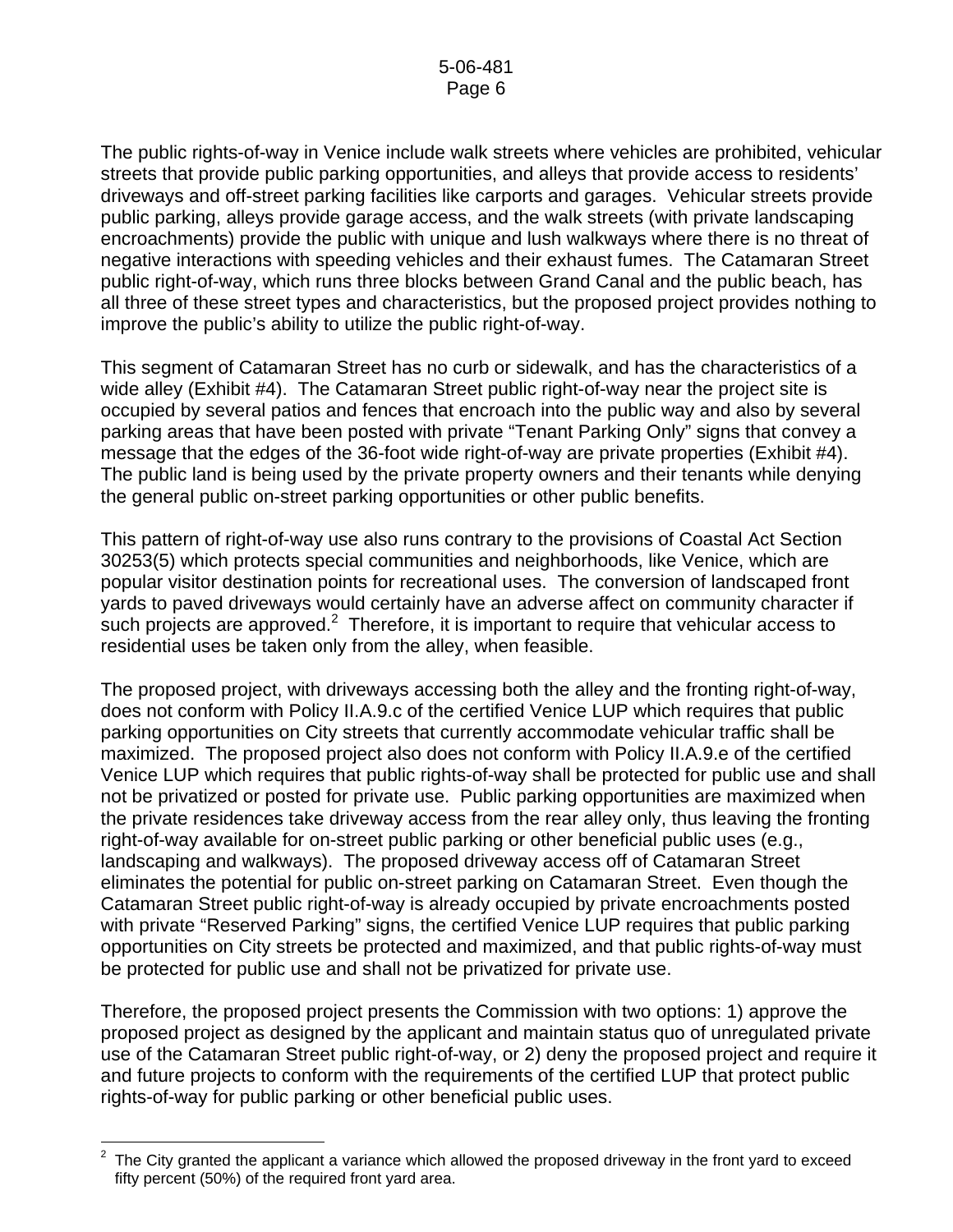The applicant asserts that no existing public on-street parking will be displaced by the proposed project. This is true, but only because public parking on the Catamaran Street public right-of-way is not currently possible since the edges of the right-of-way are occupied by existing driveways, private encroachments and fences, and is posted with private "Reserved Parking" signs (Exhibit #4). The applicant also points to Coastal Development Permit 5-98-097 (Cunningham) issued for a duplex at the eastern end of Catamaran Street, three lots east of the project site, where the Commission allowed driveway access from Catamaran Street (Exhibit #4). But that was one case where it was not feasible to have the driveway come from the rear alley because the lot has no alley access; it fronts on Strongs Drive, a public street that is regularly used by beach goers and neighborhood residents for on-street parking. The driveway for that project had to be provided by either Catamaran Street or Strongs Drive, since there is no alley option.

As stated above, the approval of the proposed project would violate the public access policies of the Coastal Act and the public right-of-way protections set forth in the certified Venice LUP because the proposed project would eliminate potential public use of the Catamaran Street public right-of-way. In addition, there is a feasible alternative design that would preserve the right-of-way for public use while also allowing the project site to be developed with two residential units (with driveway and garage access taken only from the alley). Therefore, the proposed project must be denied because the proposed project is not consistent with the public access policies of the Coastal Act and the standards developed in the certified Venice Land Use Plan (LUP) to assure the preservation of public parking resources on the public right-of-way.

## **C. Local Coastal Program**

Section 30604(a) of the Coastal Act provides that the Commission shall issue a coastal development permit only if the project will not prejudice the ability of the local government having jurisdiction to prepare a Local Coastal Program which conforms with Chapter 3 policies of the Coastal Act:

 (a) Prior to certification of the Local Coastal Program, a coastal development permit shall be issued if the issuing agency, or the commission on appeal, finds that the proposed development is in conformity with the provisions of Chapter 3 (commencing with Section 30200) of this division and that the permitted development will not prejudice the ability of the local government to prepare a Local Coastal Program that is in conformity with the provisions of Chapter 3 (commencing with Section 30200). A denial of a Coastal Development Permit on grounds it would prejudice the ability of the local government to prepare a Local Coastal Program that is in conformity with the provisions of Chapter 3 (commencing with Section 30200) shall be accompanied by a specific finding which sets forth the basis for such conclusion.

The City of Los Angeles does not have a certified LCP for the Venice area. The Commission officially certified the City of Los Angeles Land Use Plan (LUP) for Venice on June 14, 2001. The standard of review for the proposed development is the Coastal Act. The City is working towards certification of the Venice LCP. Although the City currently does not have a certified LCP, this decision could nevertheless have a precedential impact on future decisions, as the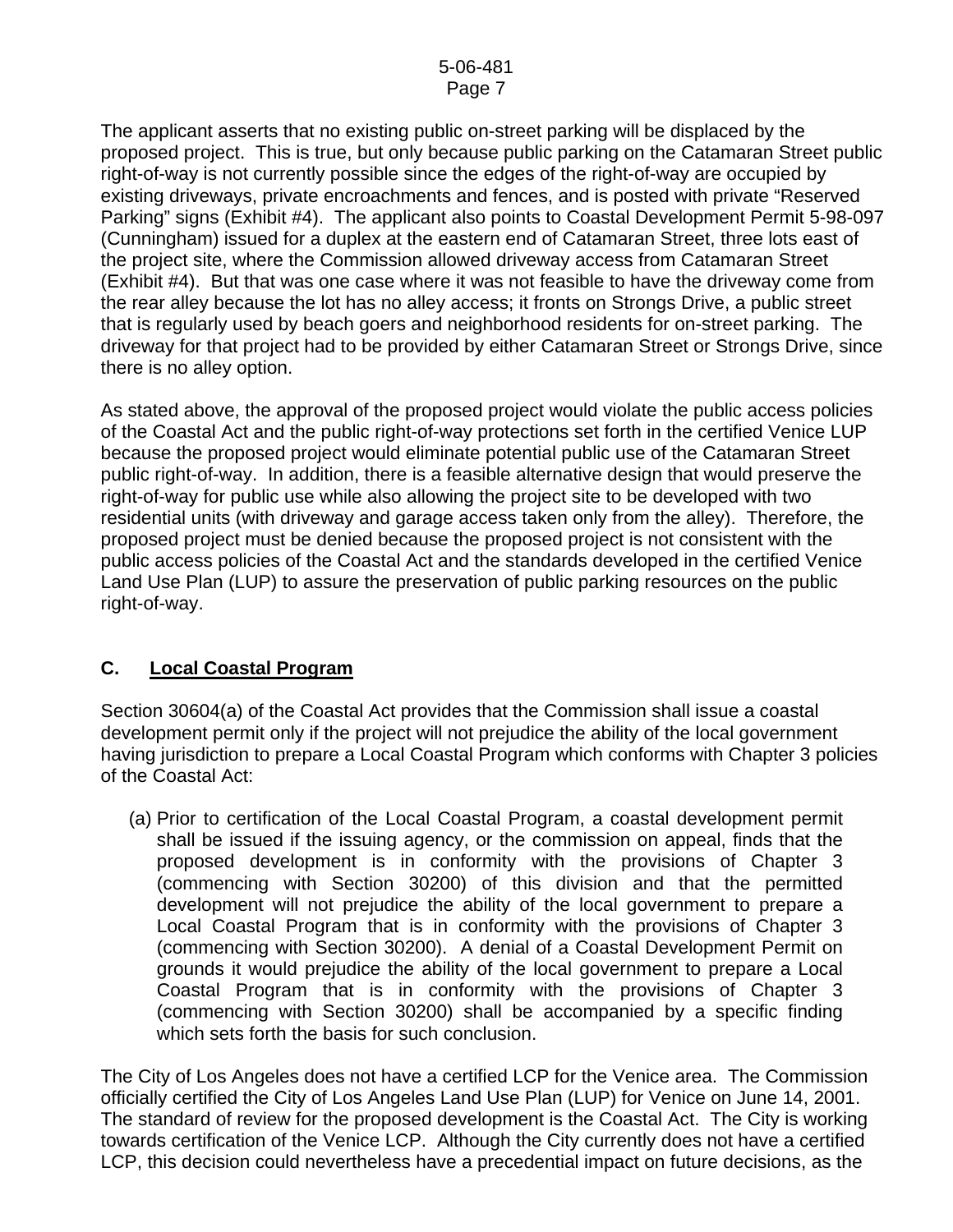### 5-06-481 Page 8

LCP would include provisions to require that all driveway access be taken from the rear alley, where feasible.

The proposal is the first instance of a "Small Lot Subdivision" project in Venice using both the alley and the fronting street to provide driveway access to its on-site parking, resulting in the loss of potential public parking on the fronting right-of-way. This case represents an important precedent because the loss of public parking opportunities on Venice streets resulting from this type of two-garage design would adversely impact the public's ability to access this popular coastal recreation area. Therefore, Commission approval of the proposed project would be a bad precedent that would prejudice the ability of the City to prepare an LCP that is in conformity with Chapter 3 of the Coastal Act. The denial of the proposed project is consistent with prior precedents relating to the protection of public parking opportunities on the public right-of-way as the Commission has required that all Venice residential projects access on-site parking from the rear alley, when feasible, to protect public parking opportunities (and pedestrian access) in Venice.

As discussed above, the proposed project violates the public access policies of the Coastal Act and the public right-of-way protections set forth in the certified Venice LUP because the proposed project would eliminate potential public use of the Catamaran Street public right-ofway, and approval of the proposed project would set a bad precedent in regards to the protection of public access and community character. Therefore, the Commission finds that approval of the proposed development would prejudice the City's ability to prepare an LCP consistent with the policies of Chapter 3 of the Coastal Act, and is therefore not consistent with Section 30604(a) of the Coastal Act.

## **D. California Environmental Quality Act (CEQA)**

Section 13096 Title 14 of the California Code of Regulations requires Commission approval of a coastal development permit application to be supported by a finding showing the application, as conditioned by any conditions of approval, to be consistent with any applicable requirements of the California Environmental Quality Act (CEQA). Section 21080.5(d)(2)(A) of CEQA prohibits a proposed development from being approved if there are feasible alternatives or feasible mitigation measures available which would substantially lessen any significant adverse effect which the activity may have on the environment.

In this case, there exists a viable use on the site: the existing single-family residence. Another feasible alternative is to design a new house or a new two-unit project with driveway and garage access taken only from the alley. Thus, denial of the proposed project does not deny the applicant all economically beneficial or productive use of the property or unreasonably limit the owner's reasonable investment-backed expectations of the property.

Therefore, there are feasible alternatives or mitigation measures available which will lessen the significant adverse impacts that the development would have on the environment. Therefore, the Commission finds that the proposed project is not consistent with CEQA and the policies of the Coastal Act.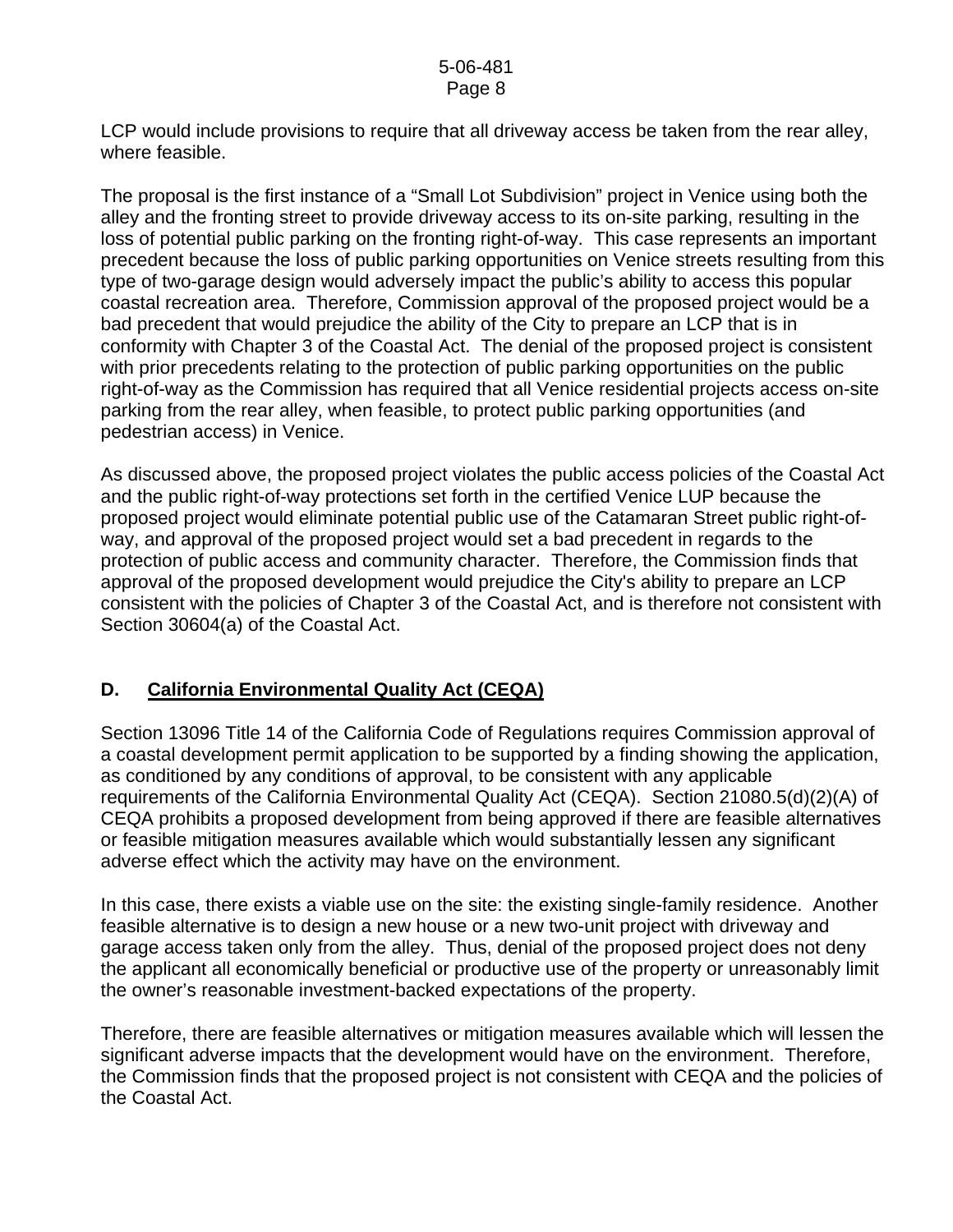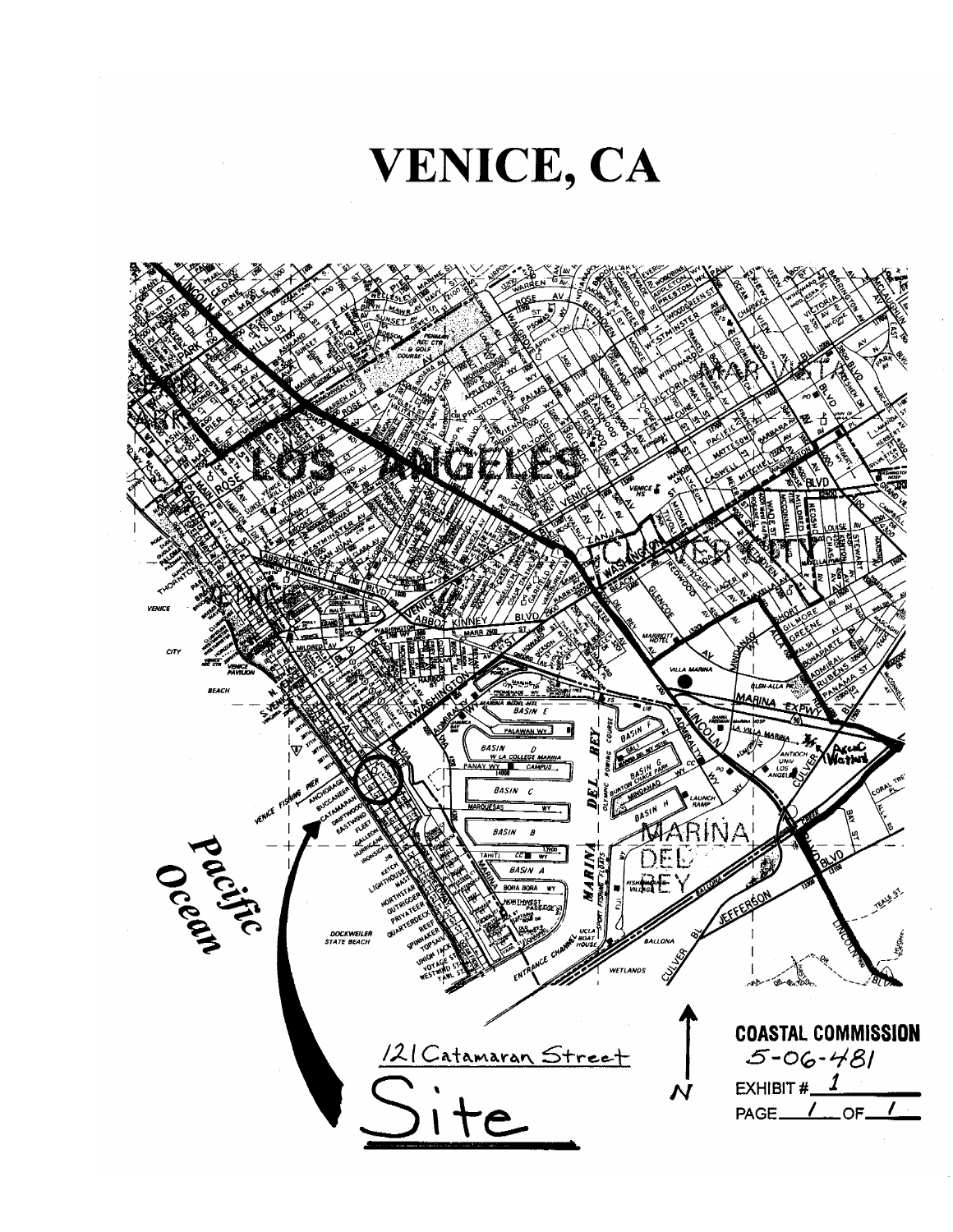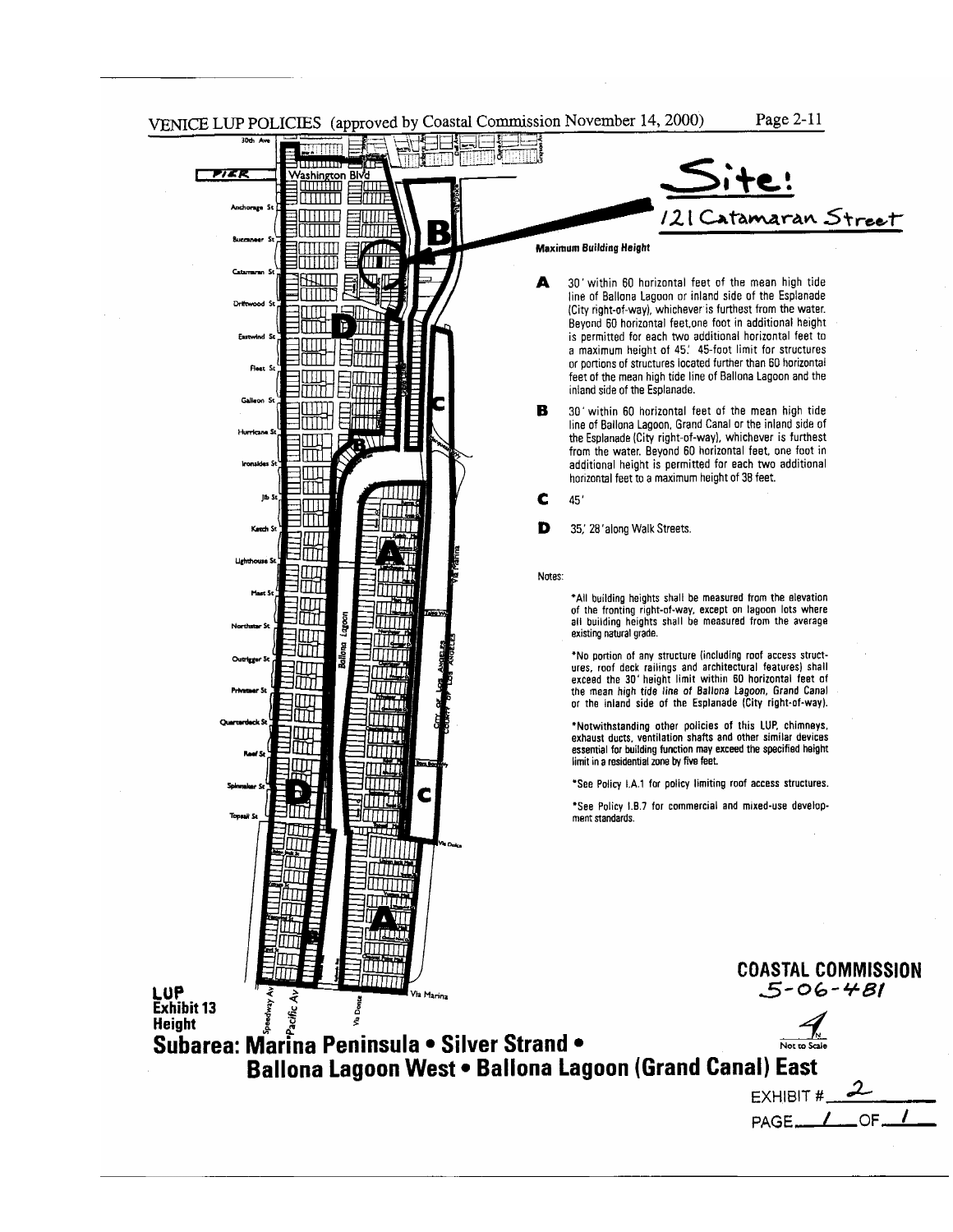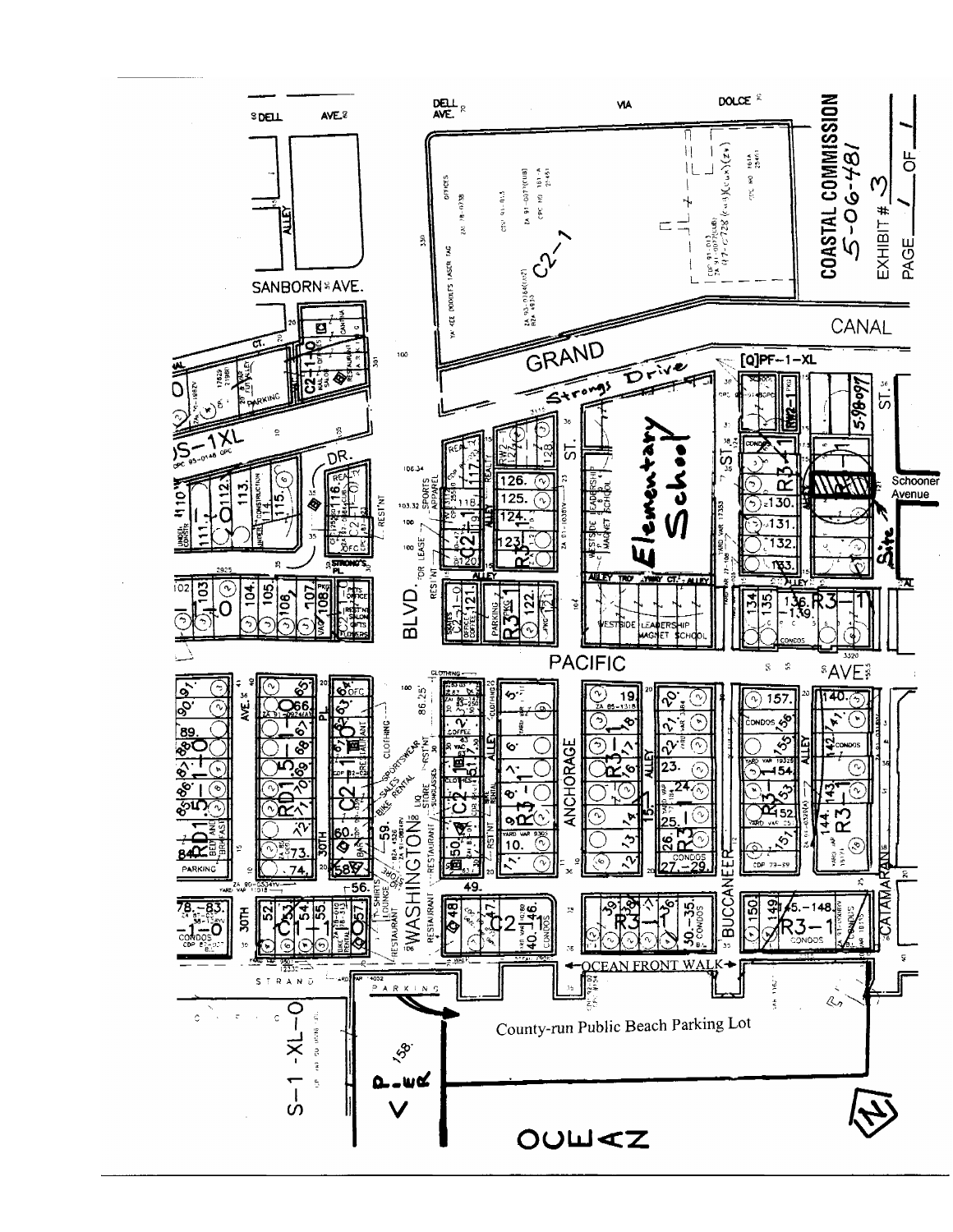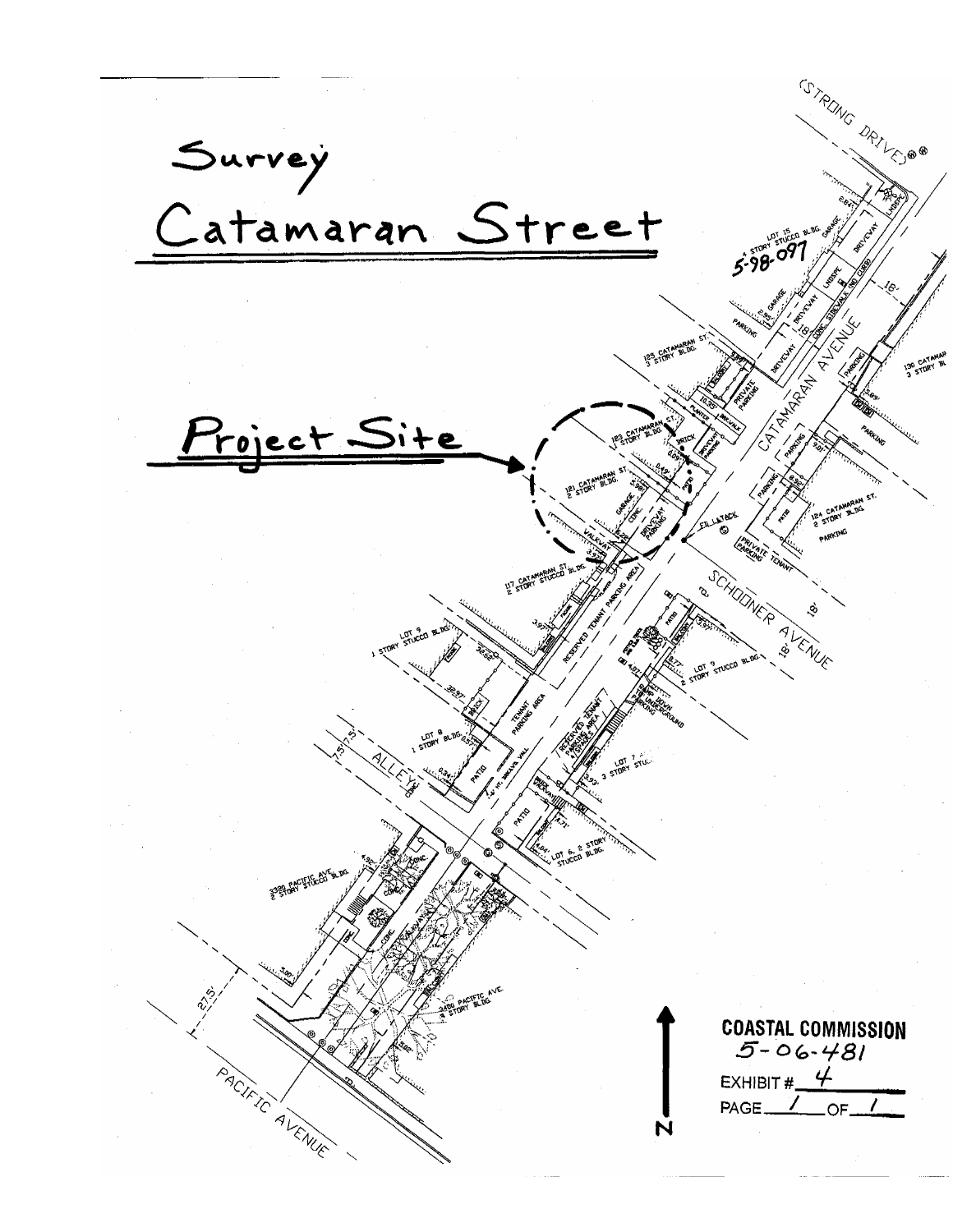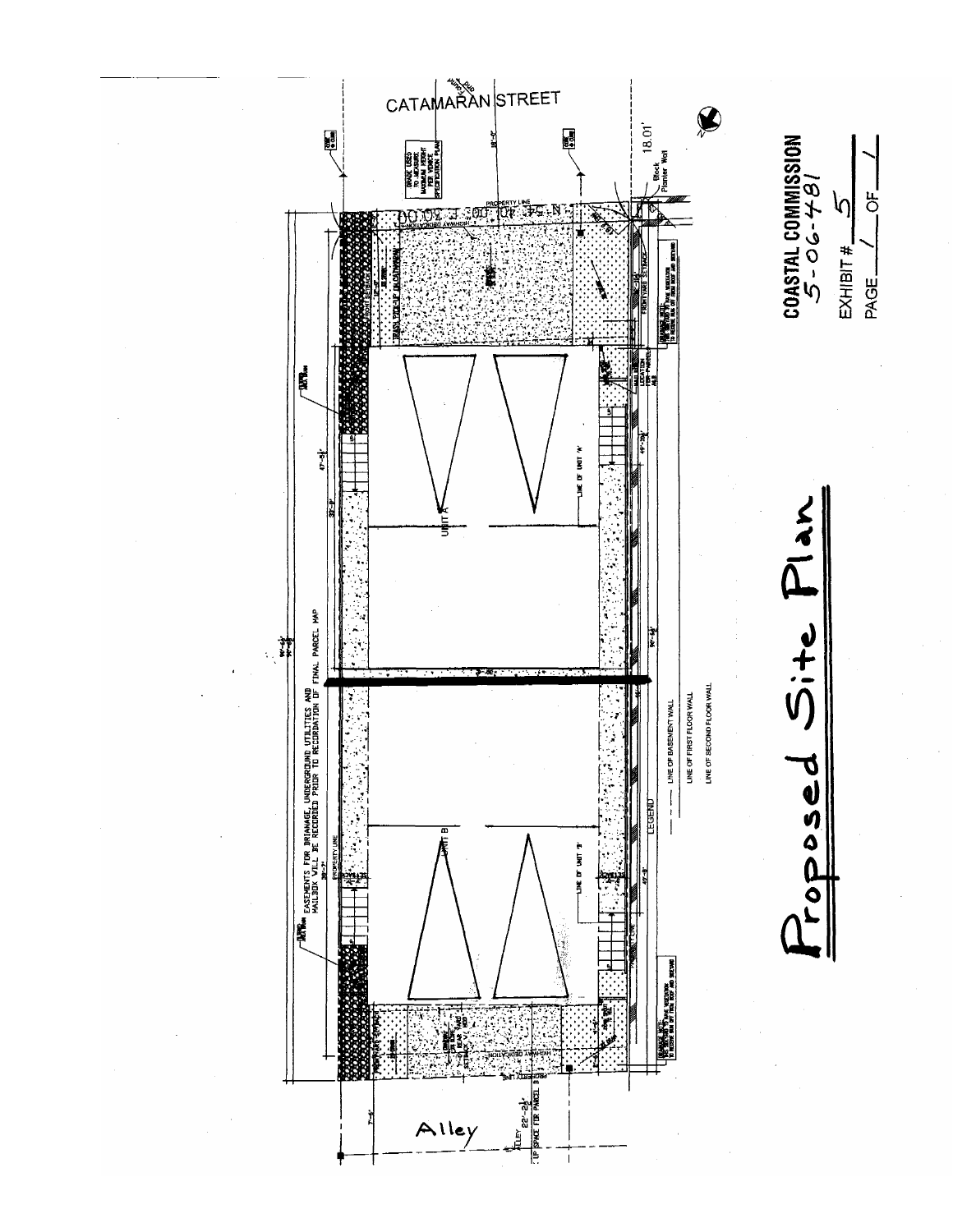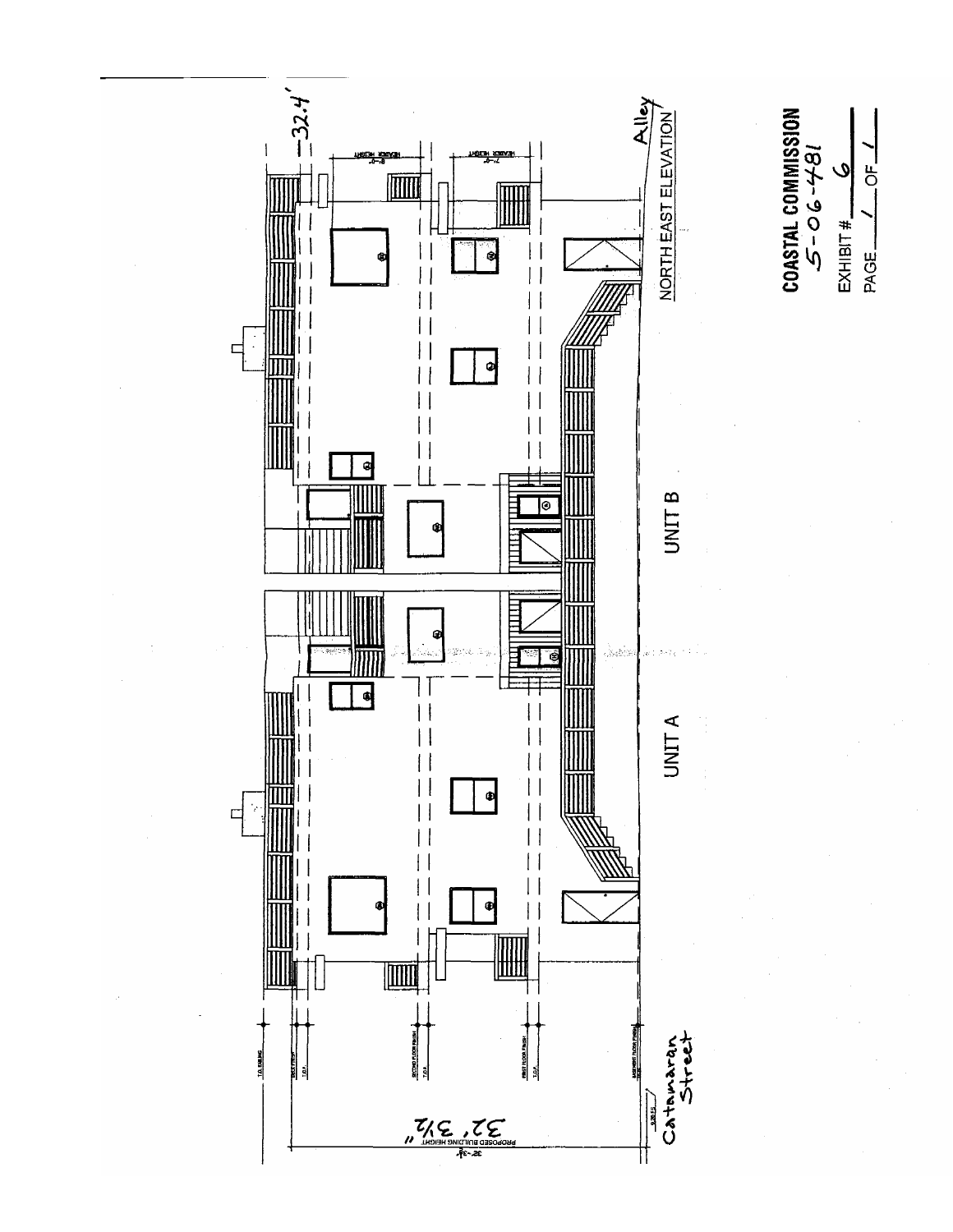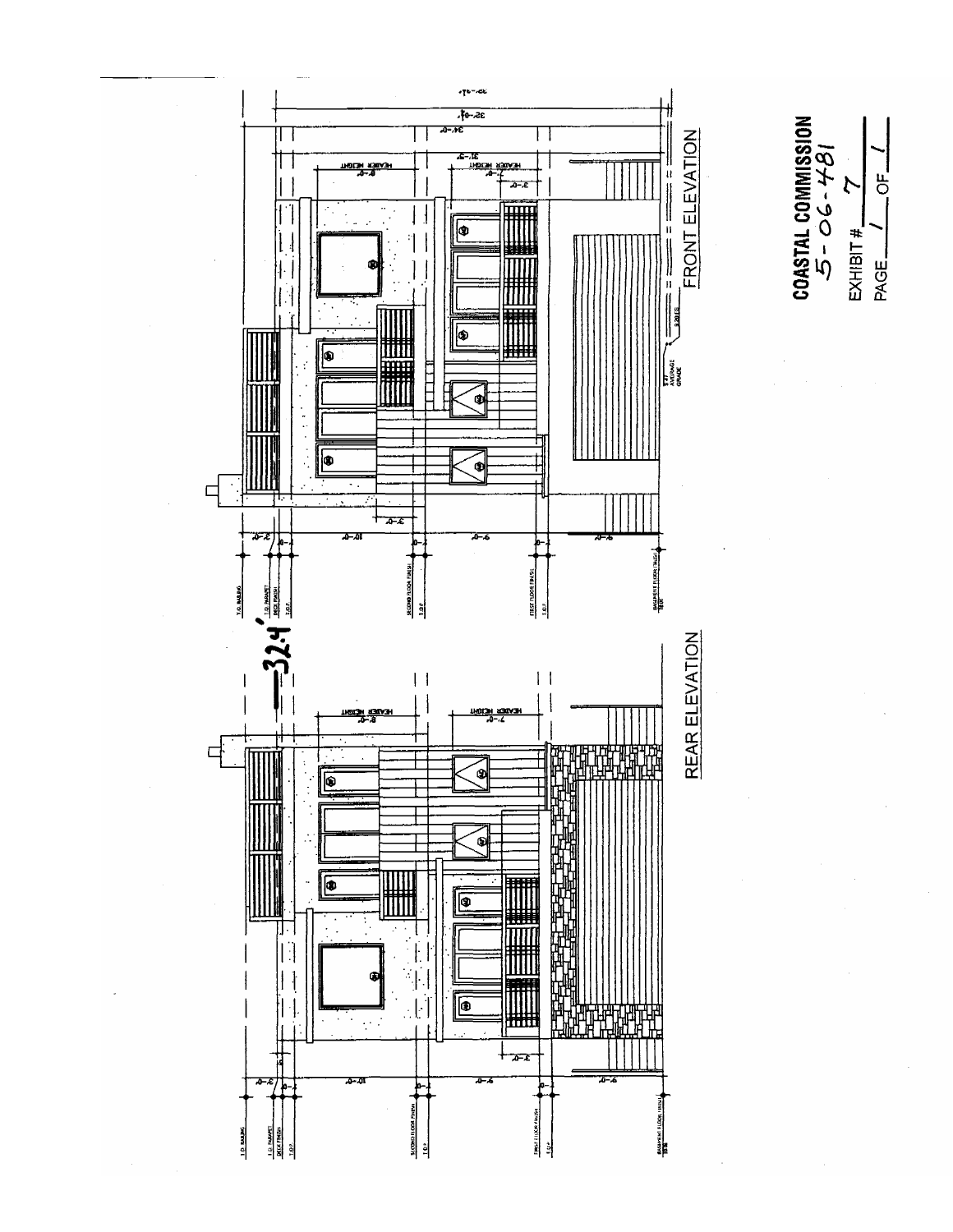RECEIVED South Coast Region

AUG 2 8 2007

**CALIFORNIA COASTAL COMMISSION** 

## -& GLUSHC

**ATTORNEYS** 

15821 VENTURA BOULEVARD, SUITE 600 ENCINO, CALIFORNIA 91436 TEL: 818-907-8755 FAX: 818-907-8760

Century City Office 1801 Century Park East, Suite 2400 Los Angeles, CA 90067

September 27, 2007

California Coastal Commission 200 Oceangate, 10th Floor Long Beach, CA, 90802-4416

**Chuck Posner** Attention:

> 121 E. Catamaran Street, Venice, CA. Re: File No.  $5 - 96 - 481$ City of L.A. Case No's: ZA-2005-5941(CDP)(ZV)(ZAA)(SPP)(MEL) AA-2005-5938-PMLA-SL

Dear Mr. Posner,

Enclosed are several exhibits related to the above-referenced case to be distributed to the Commission along with a copy of this letter. We anticipate that this case will be agendized for the November Commission meeting in San Diego. Attached please find:

- 1) A topographic survey of the subject site and its surrounding vicinity, with photos highlighting key features of the area;
- 2) A color rendering of the proposed project, in context with its adjacent neighboring buildings; and
- 3) Schematic architectural plans

This project is a modest 2-unit condominium located in the Venice Coastal Zone area. The project is located on a legal, non-conforming lot of only thirty feet (30') width and ninety feet (90') length for a total of 2700 square feet lot area. The architect has attempted to make the most of the restricted site by designing two townhouse-style units that fit back-to-back on the lot, with one unit and its private garage facing the street and one unit and garage facing the alley. In this way, each resident enjoys individual vehicular access to his or her own unit.

> **COASTAL COMMISSION**  $5 - 06 - 481$ EXHIBIT  $#$  8  $OF_0$  $\prime$ PAGE\_

 $\mathbf{p}^{(i)}$  .  $\sim$   $\sim$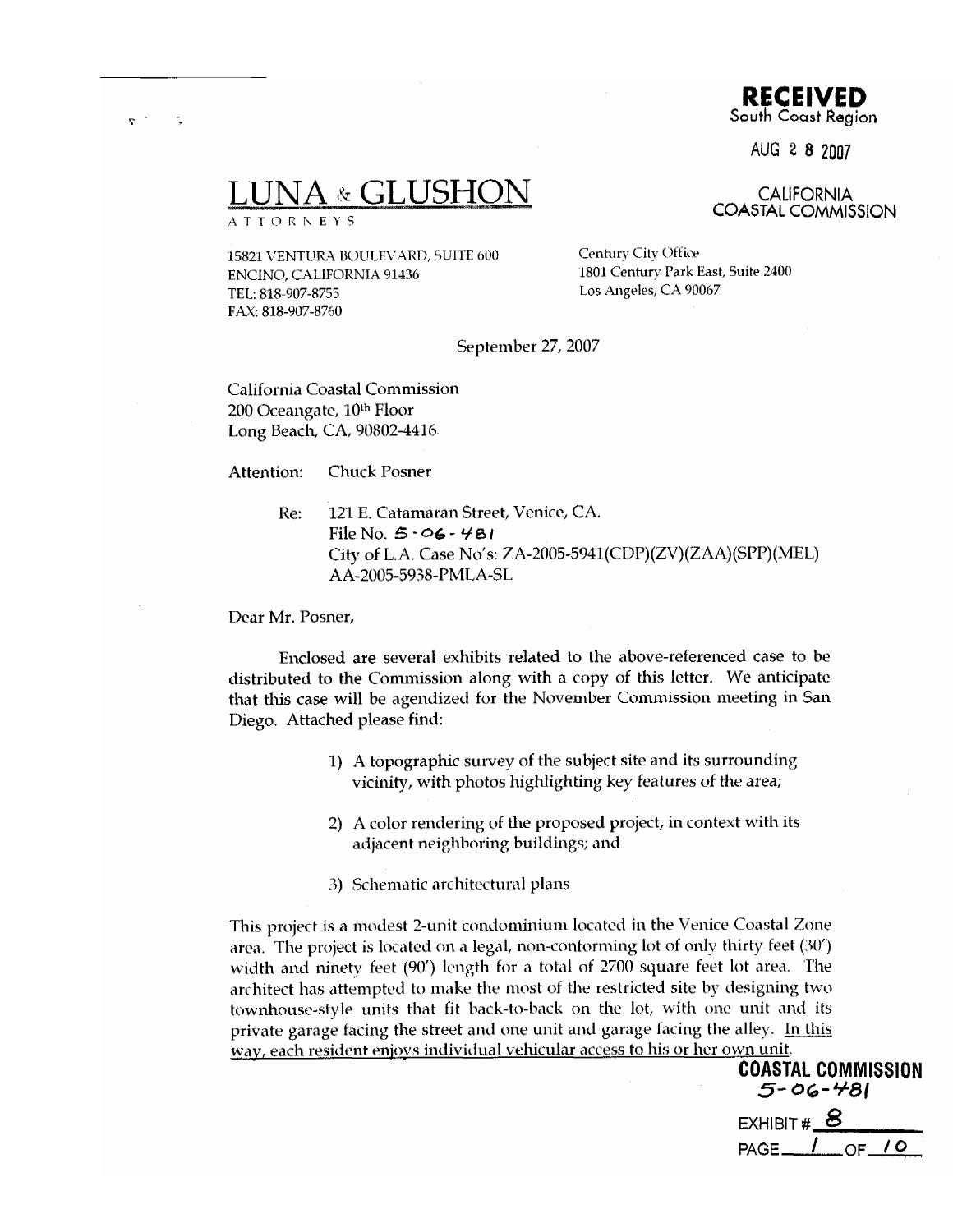California Coastal Commission September 27, 2007 Page Two

÷

In addition, the rear walls of the two units are separated by approximately 18 inches, and do not share any common walls. Due to the unusually tight site conditions, the City of Los Angeles approved an Adjustment for three foot (3') side yards. The project is deigned to provide maximum privacy and quality of housing on a very small lot.

Based on our discussions with Coastal Commission staff, it appears that there are two issues of concern: (1) vehicular access and (2) City of L.A. Small Lot Subdivision Ordinance. This letter is intended to address those issues.

#### **Vehicular Access**

The subject project is designed to take vehicle access from both the rear alley and the front street (Catamaran Street). You have asked why we need driveway access from the street.

The existing home on the property has driveway access from Catamaran Street and a garage facing the street. The proposed project retains that design and does not add a new curb-cut.

The Venice Local Coastal Program Land Use Plan ("LUP") generally encourages increased parking opportunities for both visitors and residents (Policy II.A.1). However, the LUP does not establish detailed development standards to implement this policy. In the absence of specific development standards in the LUP, the subject project has been designed in conformance with the City of L.A.'s Venice Specific Plan ("VSP"). Consistent with the LUP's emphasis on parking opportunities, the VSP seeks to maximize public street parking by requiring most new projects to take all vehicle access from an alley, if However, there are a few limited streets within Venice where available. localized conditions make an alley access requirement impractical (see Exhibit 1, Summary of Vehicle Access Requirements in the Venice Specific Plan). The subject project is located on one of those streets. The vehicle access design of the subject project is consistent with City of L.A. requirements and was part of the Coastal Development Permit approved by the City. The applicant's representatives worked closely with stakeholders and City officials and there was no opposition. The City's approval of the CDP was not appealed.

This section of Catamaran Street is a non-continuous street only two blocks long. It has no sidewalks, no curbs, and no gutters. The street looks and

EXHIBIT #  $8$ PAGE 2 OF 10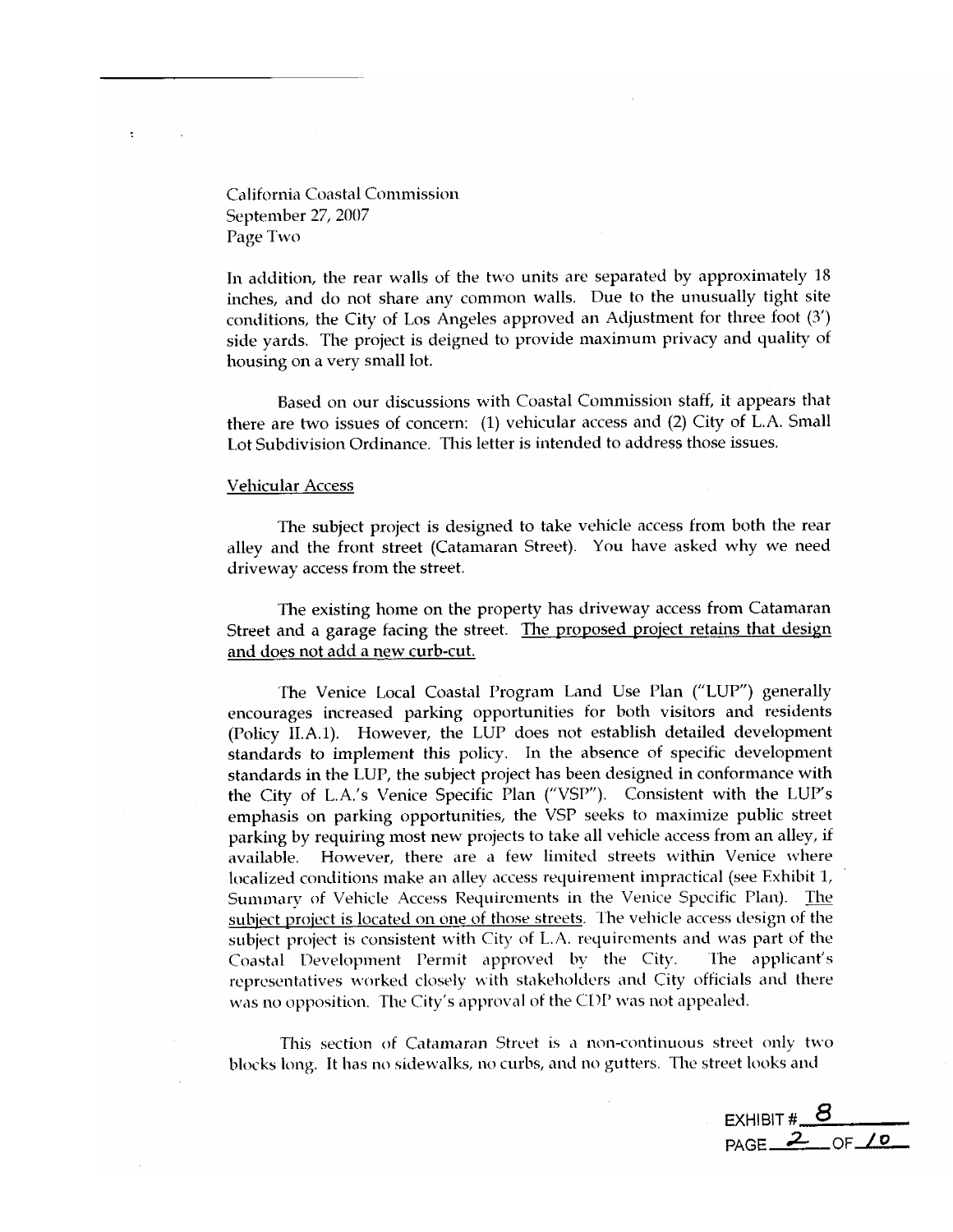California Coastal Commission September 27, 2007 Page Three

functions like an alley. Most properties have parking areas accessed directly from the street. There is almost no standard "curbside parking" available. The street is characterized by a variety of private encroachments, with patios, fences and private parking areas in the public right-of-way. Attached is a survey and photo exhibit detailing current site conditions on the street, with emphasis on the many driveways and front yard parking areas accessed directly from Catamaran Street.

The proposed project provides resident on-site parking consistent with the LUP requirements at the rate of two (2) standard-size spaces per single family dwelling. Each home features a standard side-by-side two car garage, with the front unit accessing its garage from the street, and the rear unit accessing its garage from the alley. If the project design were changed to take all parking from the alley, the result would be tandem parking for each home, due to the narrow (30 foot) width of the lot and side yard setback requirements. Since tandem parking is less desirable than side-by-side parking, it is predictable that such tandem parking arrangement would result in a greater likelihood that residents would park only one car in the garage and seek street parking for a second vehicle. Thus, by offering standard side-by-side parking, the subject project is maximizing the likelihood that on-site parking will be fully utilized, thus decreasing pressure on scarce public street parking.

Recently approved projects have taken access from Catamaran Street. The most recent new construction project on the street is a two-unit condominium constructed in 1999 at the corner of Catamaran Street and Grand Canal (3319 Grand Canal). That project was approved with two driveways and two garages The project did not have alley access, and the facing Catamaran Street. Commission in approving the project apparently felt that taking access from Catamaran was preferable to taking access from Grand Canal, which was the narrower frontage and would have required tandem parking arrangement, similar to the subject site. The two new driveways reinforce the overall pattern of street-accessed parking on this unusual non-continuous street.

### City of L.A. "Small Lot Subdivision" Ordinance

On January 31, 2005, City of L.A.Ordinance No. 176354 became effective. Known as the "Small Lot Subdivision (Townhome) Ordinance", the program permits the subdivision of multifamily and commercially-zoned properties into

EXHIBIT  $#$ PAGE 3 OF 10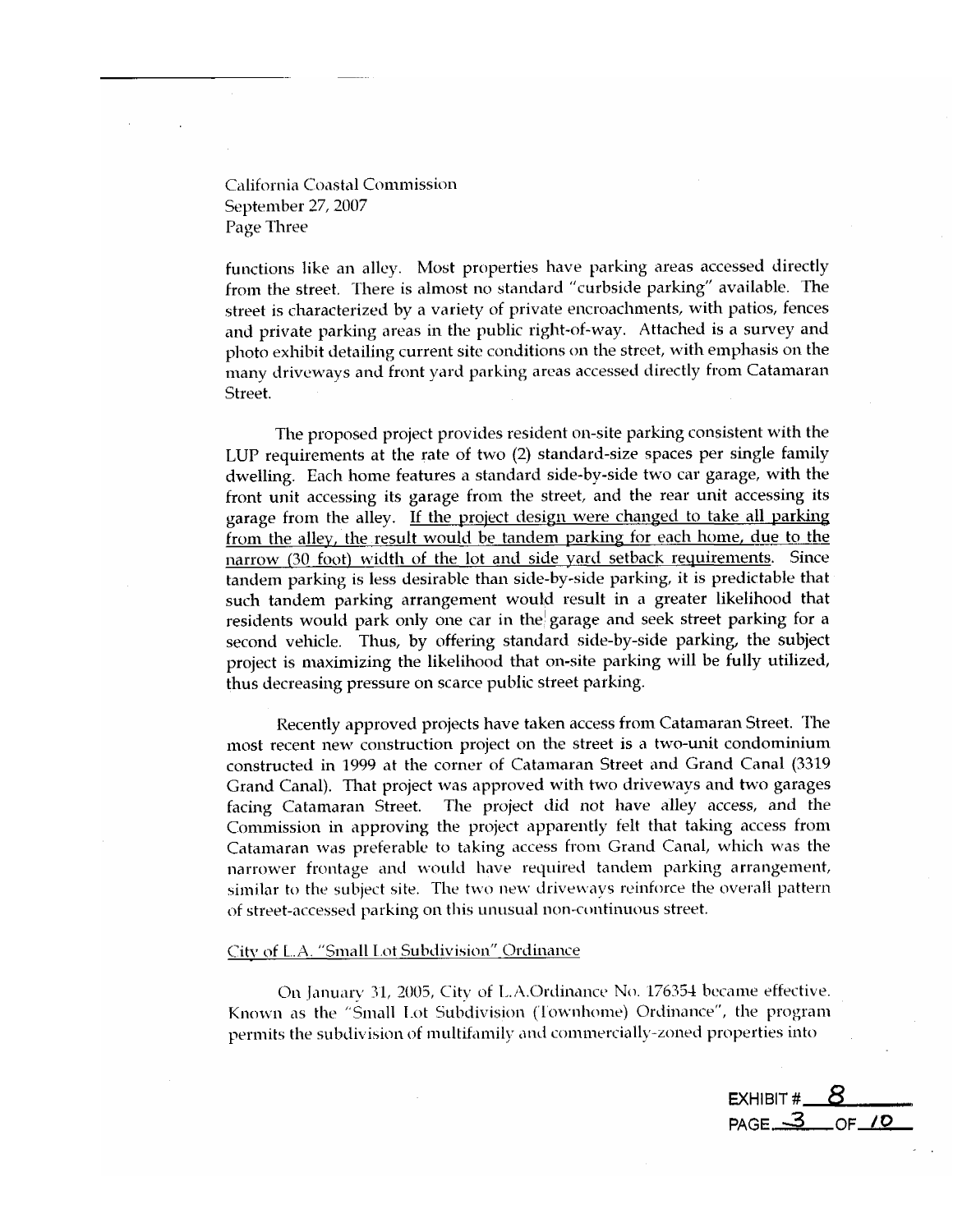California Coastal Commission September 27, 2007 Page Four

small single family lots. The Ordinance is effective City-wide. The goal of the Ordinance is to enable ownership of single family homes, typically built in a "townhouse" style, on lots normally zoned for multi-family residential use. The Ordinance does not increase density; it only allows buyers to have a fee simple ownership of their own building including the land beneath it and the sky above it, as opposed to the common "air-rights" ownership available in most condominium projects. The applicant in the subject case has elected to utilize the Small Lot Subdivision Ordinance because it offers greater privacy and ownership rights than the typical condominium arrangement. From a land use planning point of view, however, the same two units in a typical condominium ownership structure would be allowed under existing L.A. City Zoning Code and Venice Coastal Specific Plan regulations. [See Exhibit 2, Ordinance No. 176354].

The Small Lot Subdivision Ordinance has no effect on vehicle access requirements.

The Small Lot Subdivision Ordinance, and other applicable regulations, do not allow further subdivision of the subdivision because two (2) units is the maximum that will be allowed under the site's R3-1 zoning.

The Statewide "Granny Flat" law would also not create a "loophole" for further subdivision. The Granny Flat law (State Assembly Bill 1866, Chapter 1062, amending Government Code Sections 65583.1, 65852.2 and 65915, effective July 1, 2003) addressed the process of creating second dwelling units on single family zoned parcels only. It does not affect multi-family zoned lots. The subject lot is zoned R3 and is thus not covered by the Granny Flat law.

In conclusion, the proposed project is a small-scale two-unit project designed to be consistent with the prevailing development pattern in the immediate area. The driveway access from Catamaran for one of the units will not result in any change from the existing use and access and is preferable to the alternative of tandem parking for two units.

Very truly yours,

**LUNA & GLUSHON** 

Jeb Skodou

ROBERT L. GLUSHON

EXHIBIT # PAGE  $4$ OF  $10$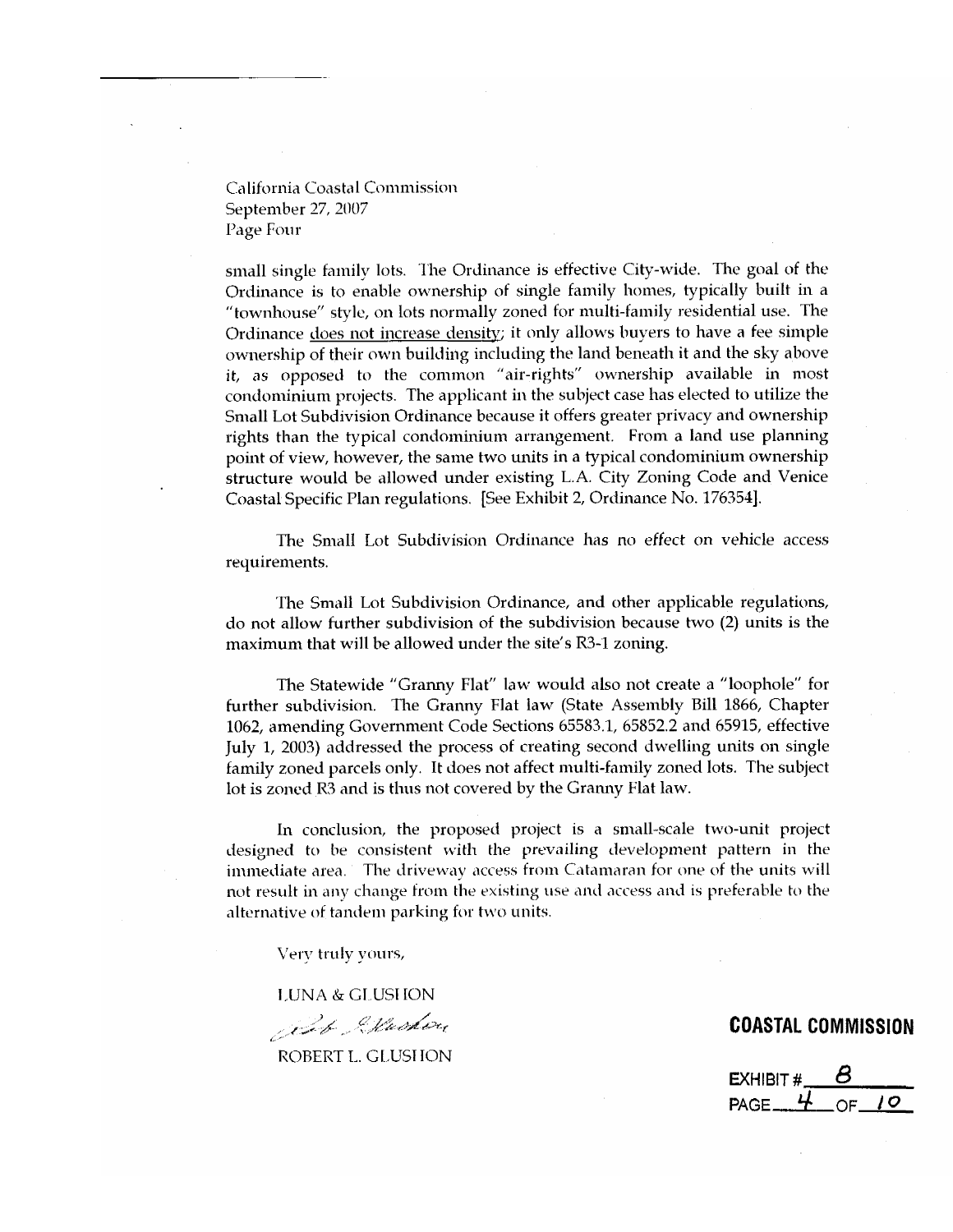Summary of vehicle access requirements in the Venice Specific Plan:

### Sec. 9 – General Land Use and Development Regulations

 $\Delta$ 

Sec.  $9 A 2 (a)$  – (applies to all Lot Consolidation projects): Access to subterranean parking shall be from an alley, where an alley exists ...

### Sec. 10 - Land Use and Development Regulations for Sub-areas:

- A. Ballona Lagoon West Bank: All access is from alley, "street" is canal.
- B. Ballona Lagoon (Grand Canal) East Bank: All access is from alley, "street" is canal.
- C. Silver Strand: Almost all access is from alleys, streets are generally walk streets. Also, all landscaped pedestrian malls in public rights-of-way, public streets and alleys and all public parking spaces shall remain open and available for use by the general public to the extent the Board of Public Works determines that it is reasonable and feasible.
- D. Marina Peninsula:
	- Projects adjacent to Ocean Front Walk shall provide access from Speedway, unless DOT determines that it is not feasible.
	- Projects adjacent to Pacific Avenue shall provide access from streets other than Pacific Avenue, unless DOT determines that it is not feasible.
	- Projects adjacent to walk streets shall provide access from streets or alleys other than walk streets.
- E. Venice Canals: All access is from alleys, "streets" are canals.
- F. North Venice:
	- Driveways and vehicular access shall be provided from alleys, unless DOT determines that it is not feasible.
	- Projects adjacent to Pacific Avenue shall provide access from streets other than Pacific Avenue, unless DOT determines that it is not feasible.
	- Projects adjacent to walk streets shall provide access from streets or alleys other than walk streets.
- G. Oakwood, Millwood, Southeast Venice:
	- Driveways and vehicular access shall be provided from alleys, unless DOT determines that it is not feasible.
	- Projects adjacent to walk streets shall provide access from streets or alleys other than walk streets.

### **COASTAL COMMISSION**

H. Oxford Triangle:

EXHIBIT # PAGE  $S$  of  $\Omega$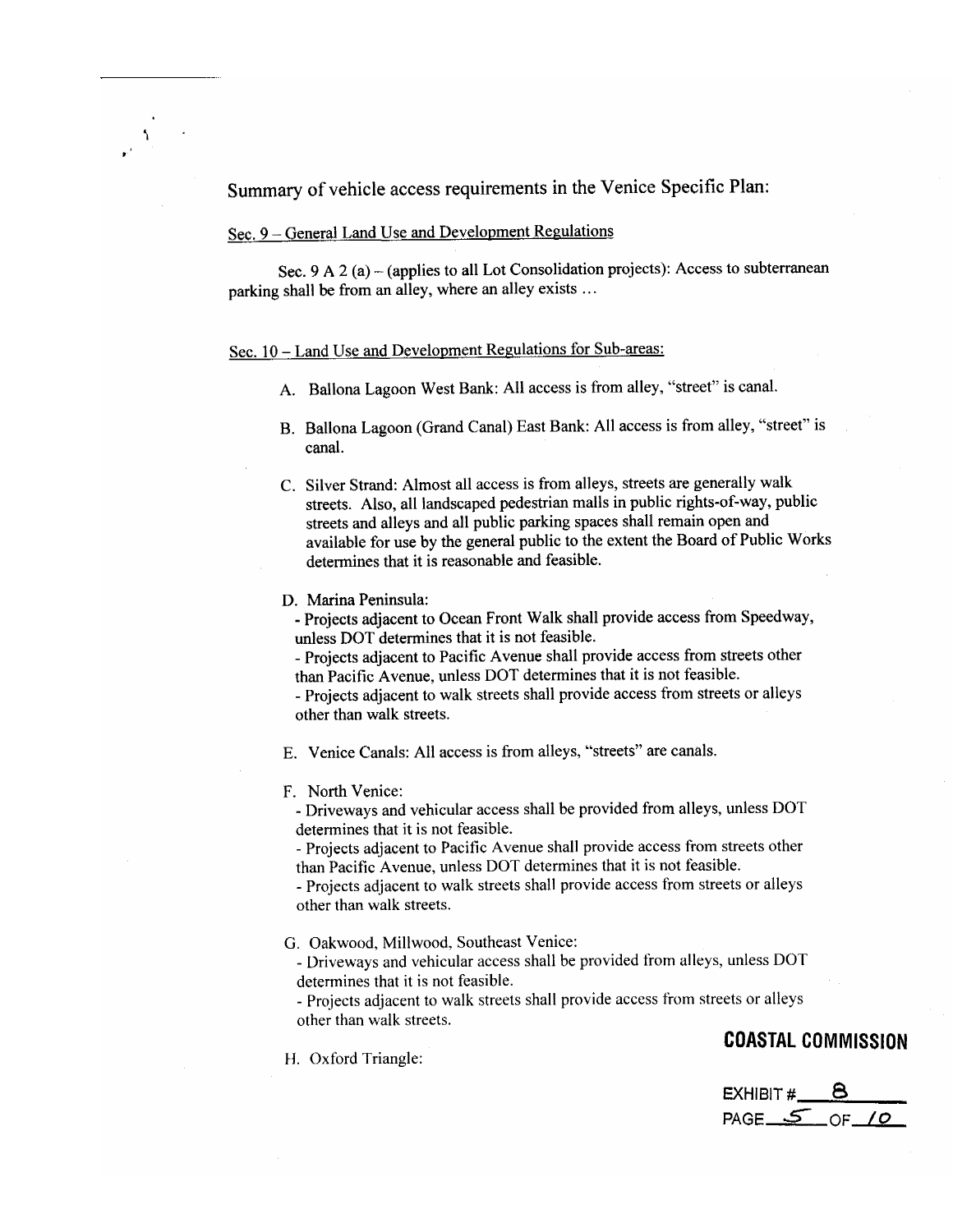### Sec. 11, Commercial and Industrial Design Standards

Sec. 11 B 5:

- Driveways and vehicle access shall be provided from alleys, unless Dot  $\omega_{\rm c}$ determines that it is not feasible. New and existing curb cuts shall be minimized to protect and maximize public on-street parking opportunities.
- Projects adjacent to Ocean Front Walk shall provide access from Speedway,  $\overline{\phantom{a}}$ unless DOT determines that it is not feasible, but in no case shall access be permitted from Ocean Front Walk.
- Projects adjacent to Pacific Avenue shall provide access from streets other  $\mathbb{Z}^2$ than Pacific Avenue, unless DOT determines that it is not feasible.

Prepared Oct. 13, 2006 by Howard Robinson & Associates, LLC

EXHIBIT  $\#$  8 PAGE 6 OF 10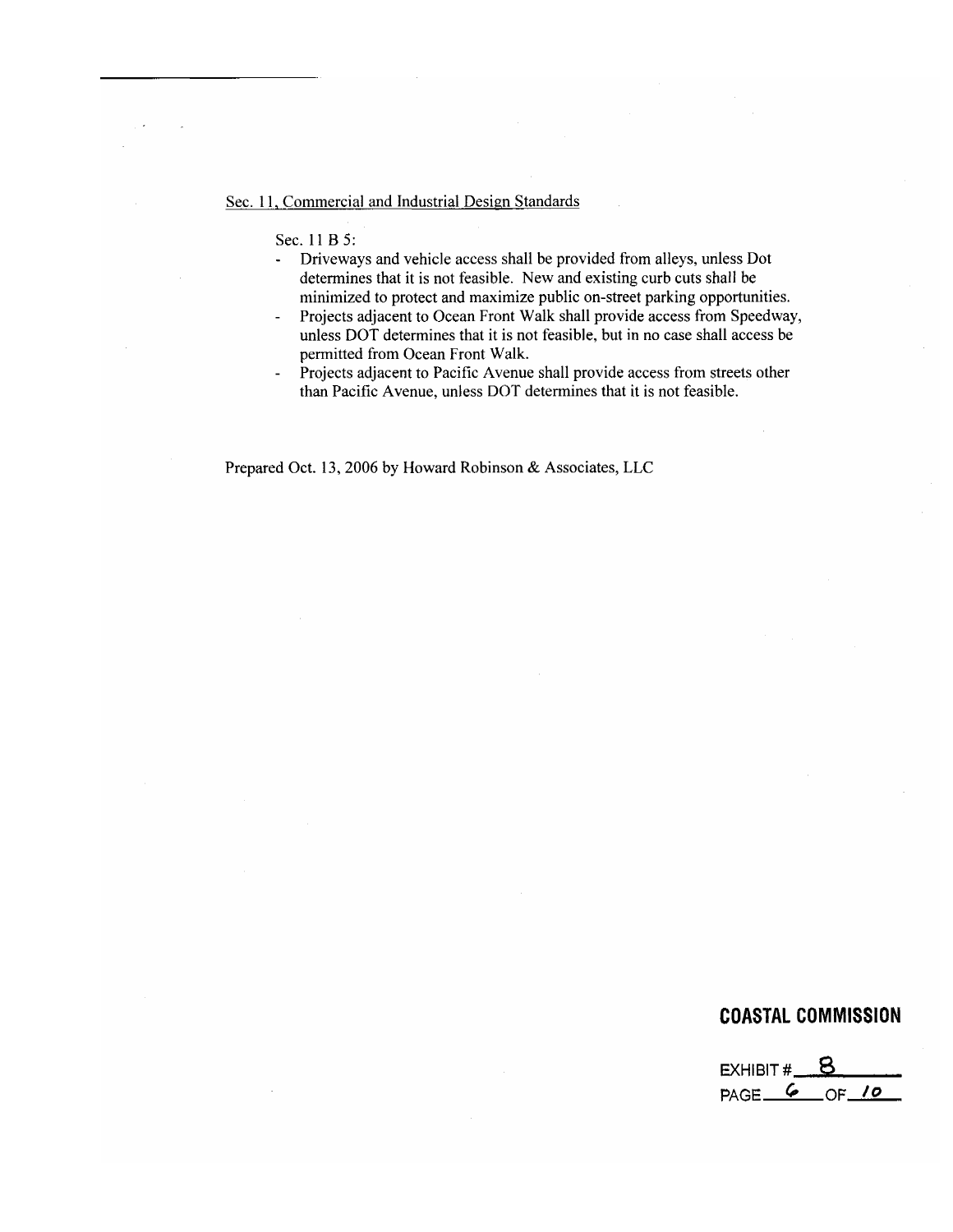## ORDINANCE NO.  $176354$

An ordinance amending Sections 12.03, 12.09, 12.12.1, 12.21 and 12.22 of the Los Angeles Municipal Code to permit detached for-sale small lot subdivisions in commercial and multifamily residential zones.

### THE PEOPLE OF THE CITY OF LOS ANGELES **DO ORDAIN AS FOLLOWS:**

Section 1. Section 12.03 of the Los Angeles Municipal Code is amended by revising the definition of "lot" to read:

LOT. A parcel of land occupied or to be occupied by a use, building or unit group of buildings and accessory buildings and uses, together with the yards, open spaces, lot width and lot area as are required by this chapter and fronting for a distance of at least 20 feet upon a street as defined here, or upon a private street as defined in Article 8 of this chapter. The width of an access-strip portion of a lot shall not be less than 20 feet at any point. In a residential planned development or an approved small lot subdivision a lot need have only the street frontage or access as is provided on the recorded subdivision tract or parcel map for the development.

Sec. 2. Subdivision 3 of Subsection A of Section 12.09 of the Los Angeles Municipal Code is amended to read:

3. Apartment houses, boarding or rooming houses, dwelling units in a small lot subdivision, or multiple dwellings on lots having a side lot line adjoining a lot in a commercial or industrial zone, provided that:

(a) The use, including the accessory buildings and uses and required yards, does not extend more than 65 feet from the boundary of the less restrictive zone which it adjoins; and

(b) The lot area per dwelling unit or guest room regulations of the RD1.5 zone shall apply to these uses.

Sec. 3. Subsection A of Section 12.12.1 is amended by adding a new subdivision 8 to read.

8. Dwelling unit or units constructed on a lot in a small lot subdivision and approved by the Advisory Agency, pursuant to Article 7 of this Chapter in conformity with the provision of 12.22 C 27 of this Code.

 $\mathbf{1}$ 

**COASTAL COMMISSION** 

EXHIBIT # PAGE 7 OF 10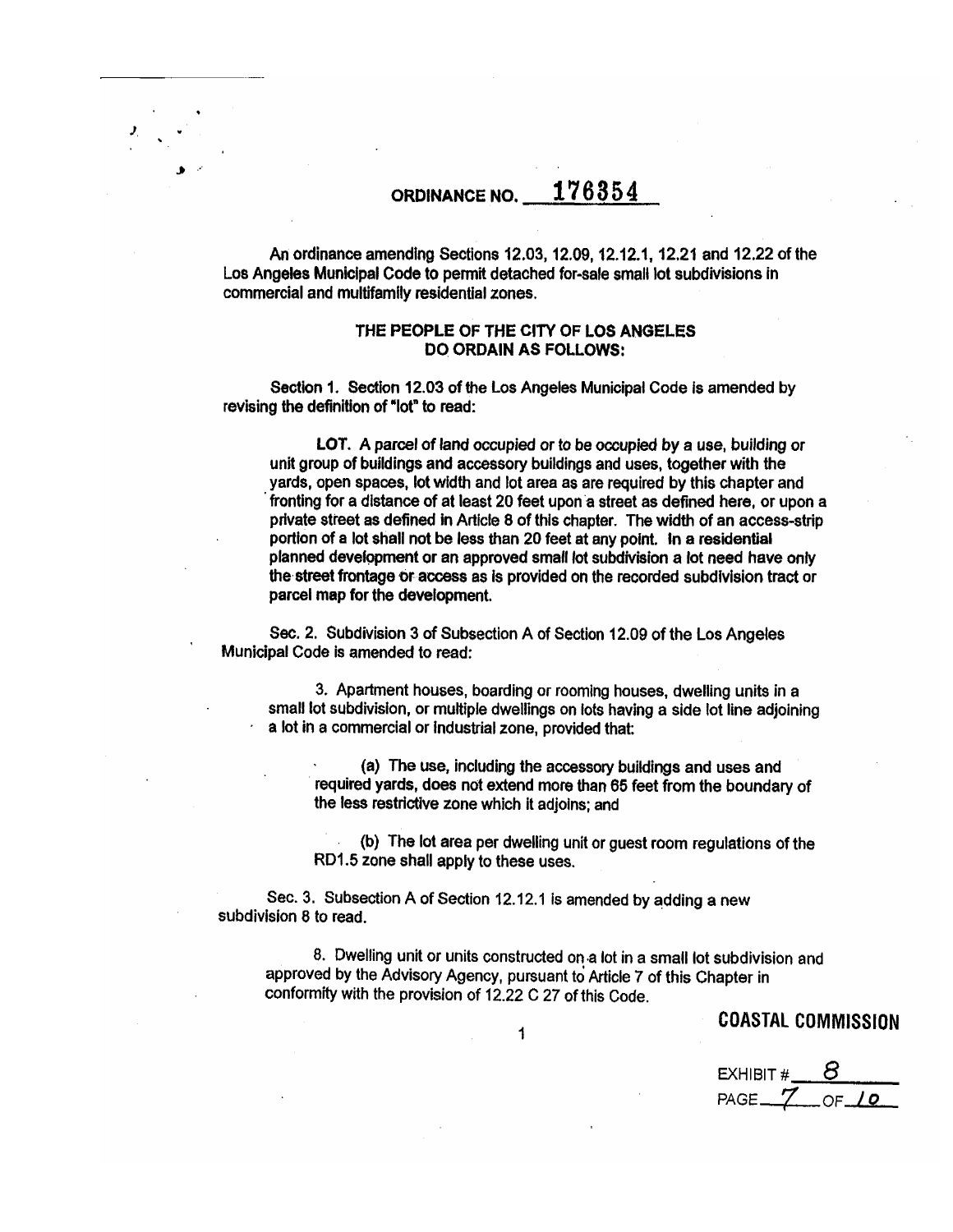Sec. 4. The first paragraph of Paragraph (a) of Subdivision 4 of Subsection A of Section 12.21 of the Los Angeles Municipal Code is amended to read:

> (a) For Dwelling Units. In all zones, there shall be at least two automobile parking spaces on the same lot with each one-family dwelling thereon, and in any RW Zone there shall be at least two automobile parking spaces per dwelling unit which shall be upon the same lot with the dwelling unit. However, for small lot subdivisions approved pursuant to Article 7 of this Chapter in conformity with the provisions of Section 12.22 C 27 of this Code, the required parking spaces shall not be required to be located on the same lot with each dwelling unit, but shall be provided within the boundaries of the parcel or tract map. The ratio of parking spaces required for all other dwelling units shall be at least one parking space for each dwelling unit of less than three habitable rooms, one and one-half parking spaces for each dwelling unit of three habitable rooms, and two parking spaces for each dwelling unit of more than three habitable rooms. Where the lot is located in an RA, RE, RS, R1, RU, RZ, RMP, or RW Zone, the required parking spaces shall be provided within a private garage. Where the lot is located in an R2 Zone, at least one of the required parking spaces per dwelling unit shall be provided within a private garage. Any door or doors installed at the automobile entry to a garage serving a one or two-family dwelling where one or more required parking spaces is located shall be of conventional design constructed so as to permit the simultaneous entry of automobiles into each required parking space without damaging the door or door frame and constructed so as to permit the flow of air through the automobile entry when the door is in the fully closed position.

Sec. 5. Paragraph (h) of Subdivision 5 of Subsection A of Section 12.21 of the Los Angeles Municipal Code is amended by adding a new subparagraph numbered (4) to read:

> (4) In a private garage or parking area serving an approved small lot subdivision, where the tandem parking is not more than two cars in depth, and provided that at least one parking stall per dwelling unit and all of the parking stalls required for any guest rooms are individually and easily accessible..

Sec. 6. Subsection C of Section 12.22 of the Los Angeles Municipal Code is amended by adding a new subdivision 27 to read:

27. Small Lot Subdivision in the R2, RD, R3, R4, R5, RAS and the P and C zones pursuant to an approved subdivision tract or parcel map.

**EXHIBIT#**  $PAGE - B$ OF  $10$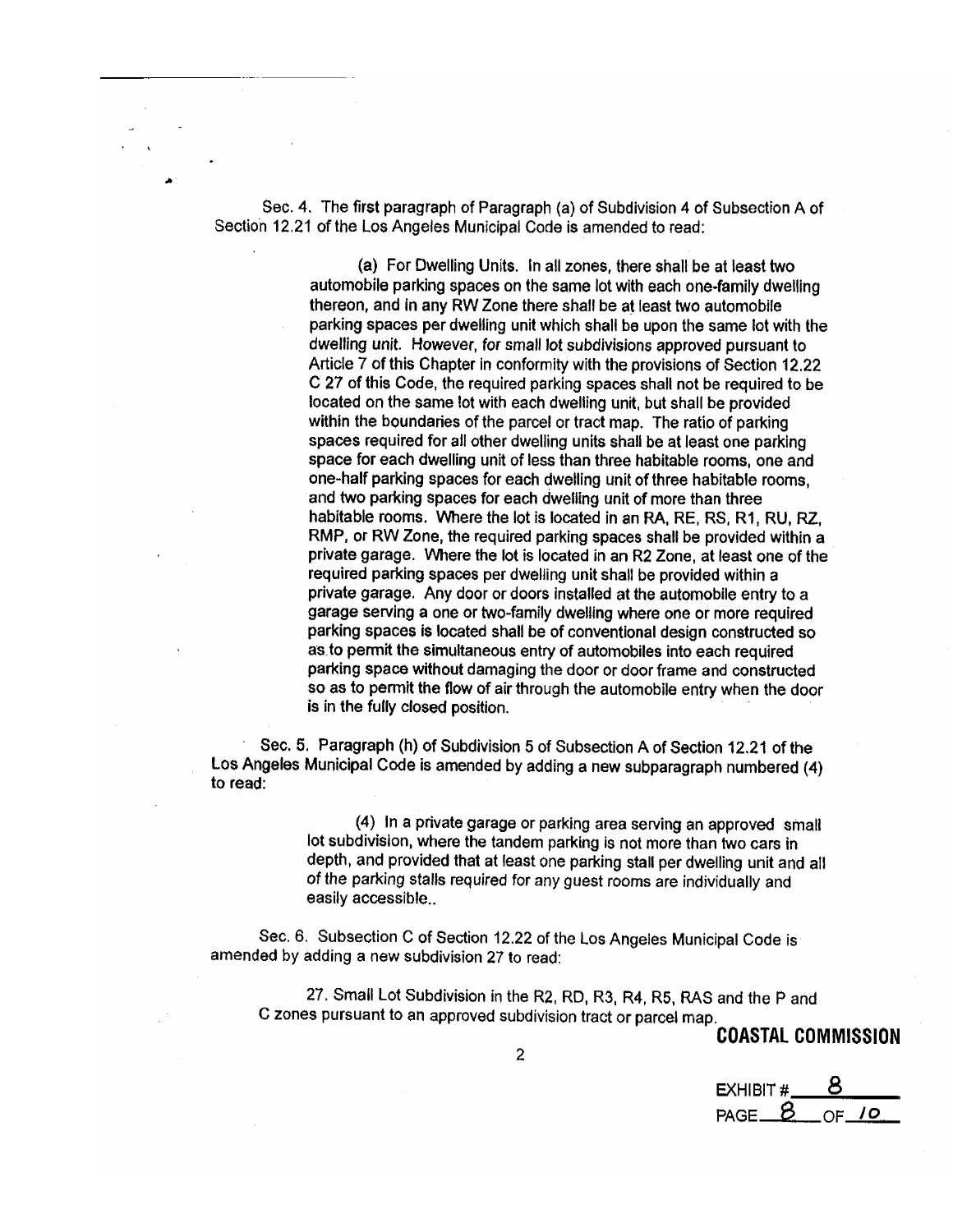Notwithstanding any provisions of this Code relating to minimum lot area to the contrary, in the R2, RD, R3, R4, R5, RAS and the P and C zones, parcels of land may be subdivided into lots which may contain one, two or three dwelling units, provided that the density of the subdivision complies with the minimum lot area per dwelling unit requirement established for each zone, or in the case of a P zone, the density of the subdivision shall comply with the minimum lot area per dwelling unit of the least restrictive abutting commercial or multi-family residential  $zone(s)$ .

 $\mathcal{A}$ 

(a) A parcel map or tract map, pursuant to Section 17.00 et seq. of this Code shall be required for the creation of a small lot subdivision.

(b) The minimum lot width shall be 16 feet and the minimum lot area shall be 600 square feet. The Advisory Agency shall designate the location of front yards in the subdivision tract or parcel map approval.

(c) Vehicular access may be provided to either a lot containing a dwelling unit or to its required parking spaces by way of street or alley frontage, driveway access or similar access to a street.

(d) All structures on a lot which includes one or more dwelling units, may, taken together, occupy no more than 80% of the lot area, unless the tract or parcel map provides common open space equivalent to 20% of the lot area of each lot not meeting this provision.

(e) No front, side, or rear yard shall be required between lots within an approved small lot subdivision. However, a five-foot setback shall be provided where a lot abuts a lot that is not created pursuant to this subdivision

(f) No passageway pursuant to Section 12.21 C 2 of this Code shall be required.

(g) In a P zone, lots may be developed as a small lot subdivision, provided that the General Plan land use designation of the lot is "commercial" or "multiple family residential."

(h) In an R2 zone, a lot may be developed as a small lot subdivision provided that the lot meets the requirements of Section 12.09 A 3 of the Code.

**EXHIBIT#**  $PAGE = 9$  $10<sup>°</sup>$  $OF_$